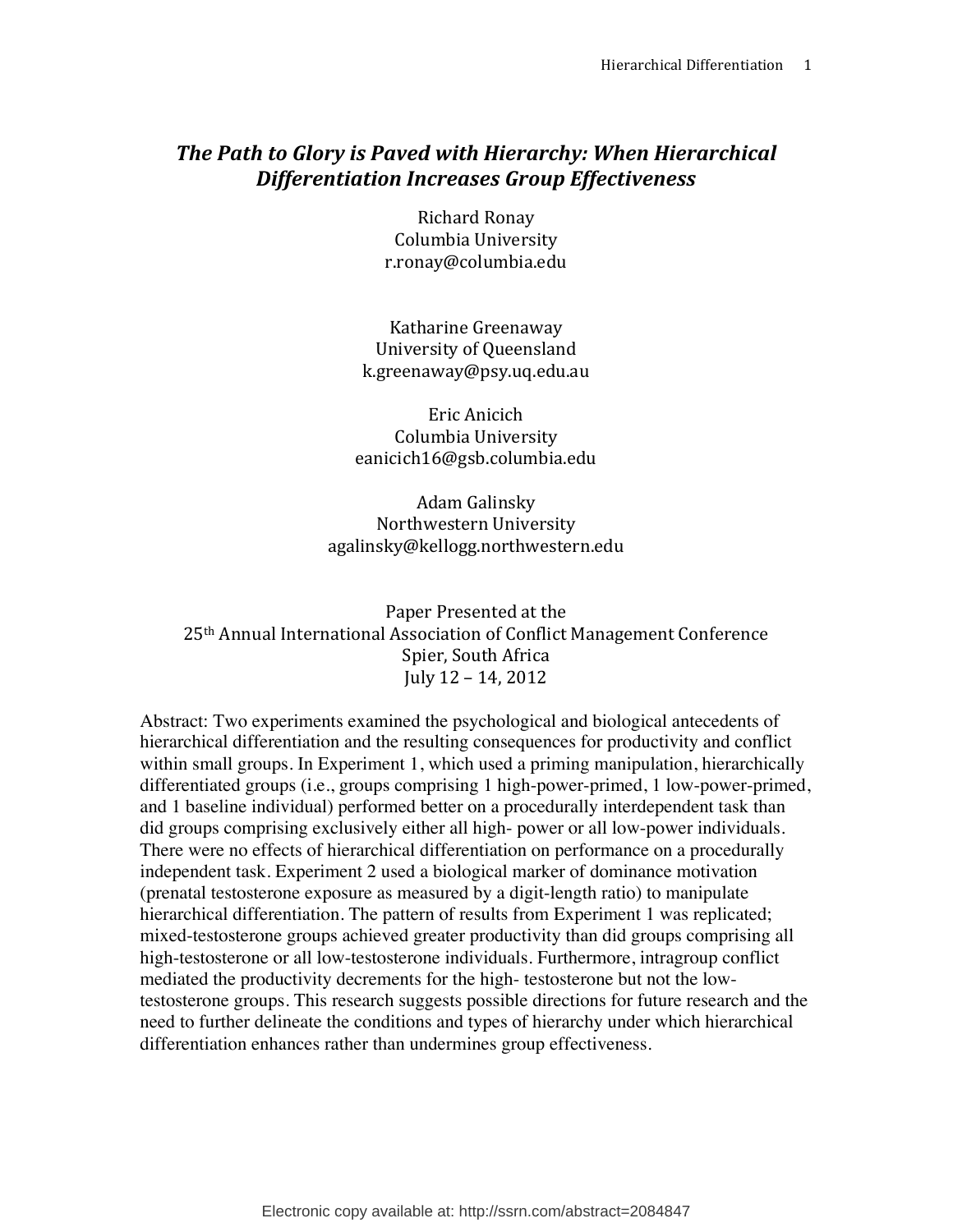Poultry scientists have made a surprising discovery: too many high egg-producing chickens ironically reduce overall egg production. Although breeding for greater egg production works for single-cage birds housed separately, when high egg producers are all placed together in a multiple-bird colony, cage-wide fertility plummets (Muir, 1996). It turns out the best egg producers are also the most competitive birds, and in a group setting they quickly devolve into fighting over food, space, and territory – these intragroup conflicts drive egg production down and bird mortality up. Chicken farmers take note; if you want to maximize group-level productivity you need harmony, and it seems that hierarchy provides the key.

The opposite appears to be the case, however, for humans. Research has found that inequality in groups can impair group functioning and performance. For example, more equal member contributions to group discussion predict collective intelligence at the group level (Woolley, Chabris, Pentland, Hashmi, & Malone, 2010). Similarly, wide disparities in pay increase organizational attrition (Wade, O'Reilly, & Pollock, 2006) and predict worse on-field performance in Major League Baseball (MLB; Bloom, 1999). Across corporations and baseball diamonds, hierarchical differentiation appears to hurt commitment and performance. Consistent with these data, many theories, including political ideologies (e.g. Marx & Engels, 1848), libertarian principles (Hancock et al., 1776), and utopian visions (Bellamy, 1888), have promoted the creation of egalitarian social structures.

Despite these compelling data and various attempts to model societies along egalitarian principles, hierarchy appears a universal default for social organization (Fiske,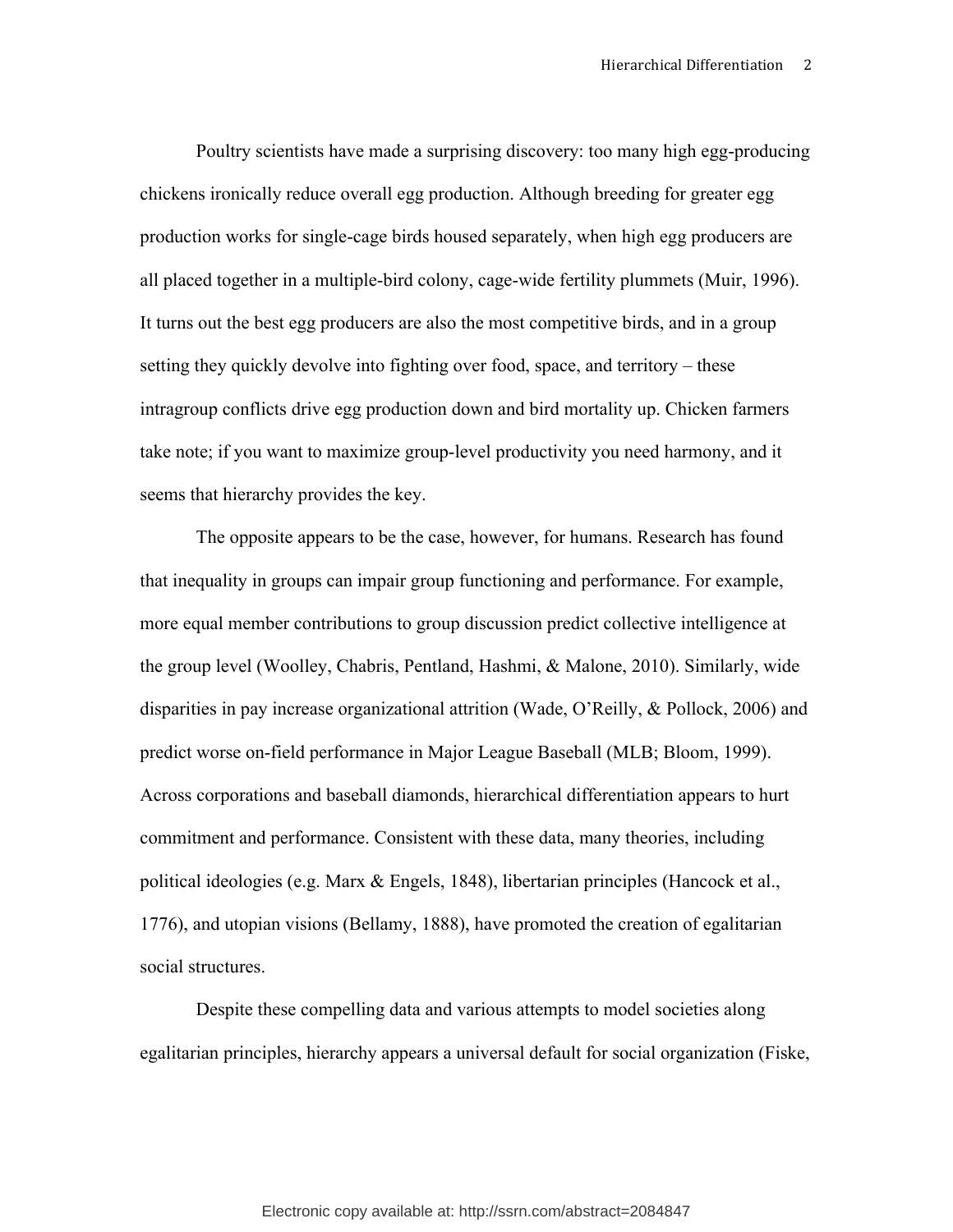2010). Hierarchy forms rapidly in human groups, requiring only minimal social interaction to emerge (Anderson & Kilduff, 2009; Van Vugt, 2006), and once formed perpetuates in a self-reinforcing manner (Magee & Galinsky, 2008). The ubiquity and tenacity of hierarchy as a social structure (Leavitt, 2005) lends support to its socialevolutionary value (King, Johnson, & Van Vugt, 2009; Van Vugt, 2006; 2008), and provides the basis for functional theories of hierarchy. These theories argue that when a group resolves itself into a clear hierarchy, it enhances the lot of all. Their central tenet is that the unequal distribution of power within groups facilitates the coordination of individuals' efforts and ultimately benefits the group as a whole (Halevy, Chou, & Galinsky, 2011; van Vugt, Hogan, & Kaiser, 2008). In the presence of a clear hierarchy, division of labor and patterns of deference reduce conflict, facilitate coordination, and ultimately improve productivity. In the absence of a clear hierarchy, competition and conflict undermine group cohesion and efficacy.

Consistent with the predictions of functional theories, recent work has demonstrated that status conflicts within groups, like those of the all high-producing multiple-bird colonies, can impair team performance. For instance, status disagreements within small work teams redirect energy and effort towards status contestation and away from group productivity (Bendersky & Hays, 2010). In research examining the grouplevel performance of Wall Street sell-side equity research analysts, the presence of too many high-achieving individuals within a single team had a negative effect on performance (Groysberg, Polzer, & Elfenbein, in press). These studies suggest that, for humans and chickens alike, too many high-status individuals create all-consuming status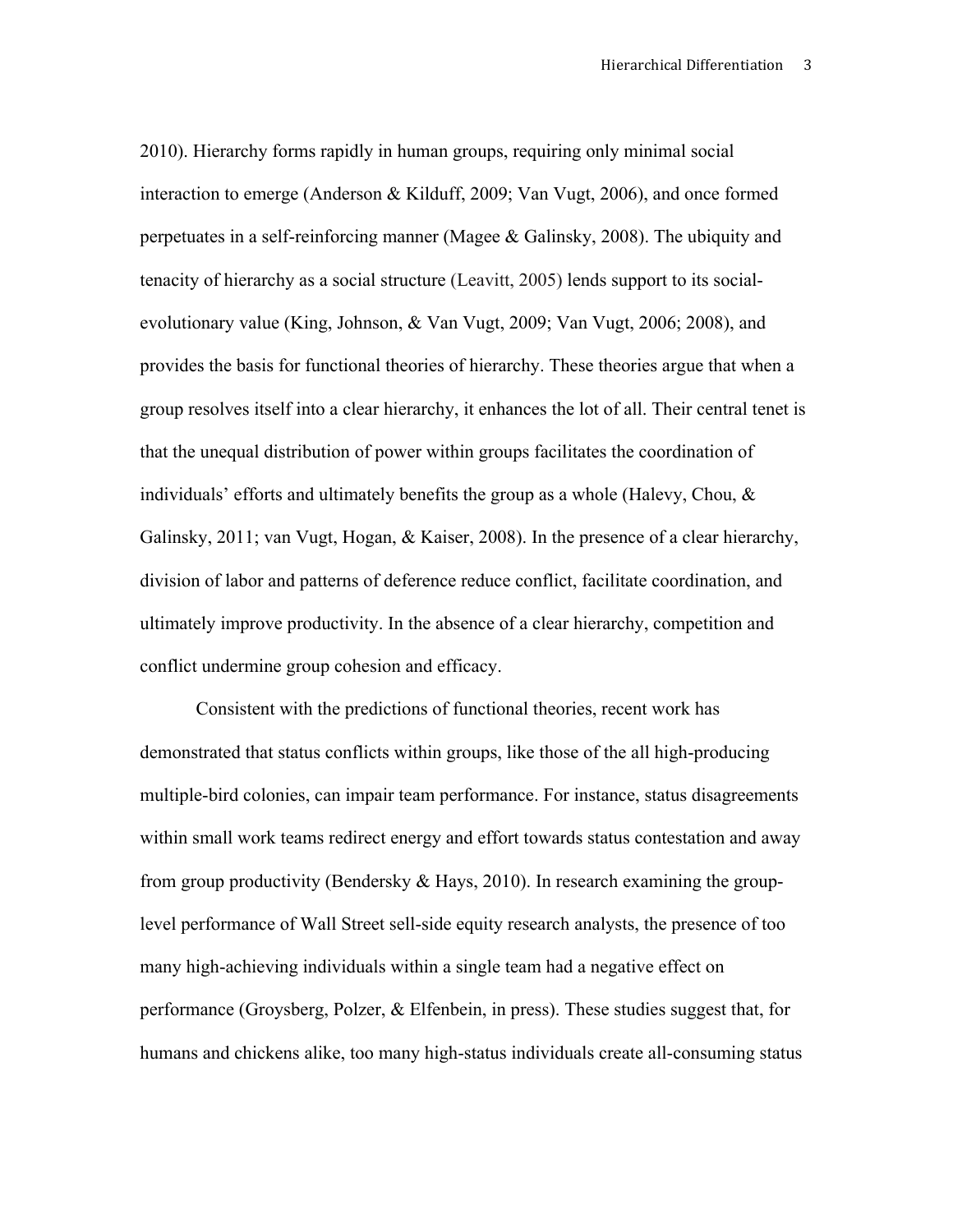contests that disrupt the integration of activities essential for group productivity. It is important to point out that all the previous research cited above involved measured levels of hierarchical differentiation. We offer the first studies that have manipulated the overall levels of hierarchal differentiation of groups and then measured its effects on group productivity.

Recent perspectives have suggested that the benefits of hierarchy are most pronounced in situations of procedural interdependence (Halevy et al., 2011). The various group-level processes that contribute to the advantages of hierarchy – enhanced coordination, reduced conflict, and increased cooperation – are most relevant in contexts involving high, rather than low levels of coordination. For instance, although higher levels of pay dispersion *harm* performance when interdependence is low (e.g., professional baseball teams, Bloom, 1999), pay dispersion *benefits* performance in the case of professional basketball teams where procedural interdependence is high (Halevy, Chou, Galinsky, Murnighan, in press).

Building off functional theories of hierarchy, we propose that hierarchical differentiation within groups will improve performance especially when procedural interdependence is high. A high-functioning team needs both its leaders and its followers (Van Vugt et al., 2008), and too many of either is likely to present problems for productivity. Indeed, a formal test of functional theories of hierarchy requires evidence that productivity goes down both when there are too many *and* too few high-power individuals within a single group.

Although there is correlational evidence in the literature for the negative effects of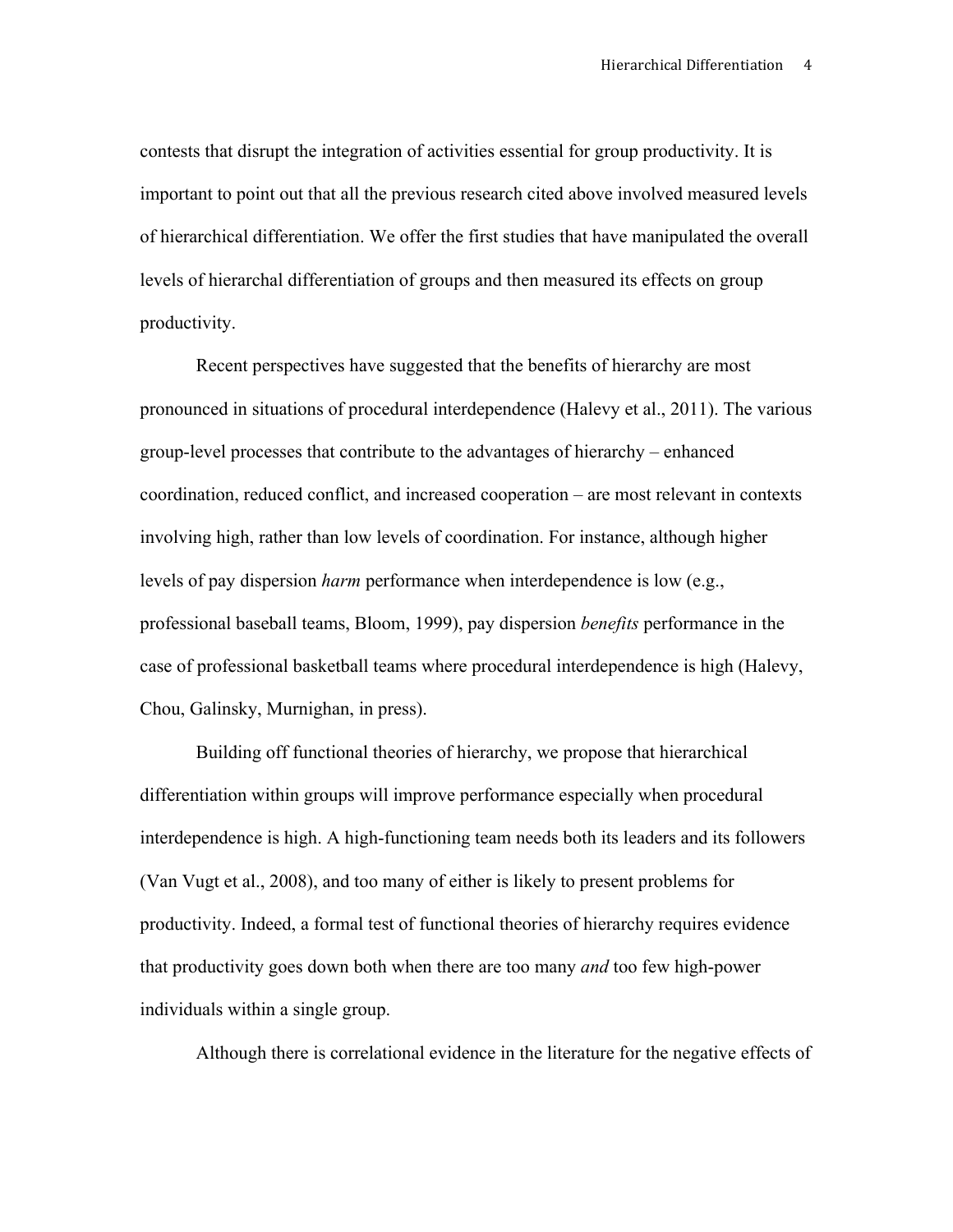too many high-power individuals (Groysberg at al., in press), the consequence of having too few high-power individuals remains an open question. We believe the reasons for lower productivity may be different in groups that have too few high-power individuals versus those that have too many. We predict that there will be greater conflict in those groups with all high-power individuals and this conflict will undermine group performance. In contrast, we do not expect intragroup conflict to drive the performance decrements of groups comprised of all low-power individuals. Although we have no specific hypotheses or tests in the current research, it may be that in groups with all lowpower individuals there is too little hierarchy to produce coordinated behavior or too little agency to drive the group forward.

The current research manipulated hierarchical differentiation using two different dimensions of hierarchy – priming power and measuring testosterone. Individual differences in testosterone predict a desire for power (e.g. Schultheiss, Dargel, & Rohde, 2003) and status (e.g. Mazur & Booth, 1998) and high-testosterone individuals prefer being in high-power roles (Josephs, Sellers, Newman, & Mehta, 2006). In addition, experimental manipulations of power have been shown to increase circulating testosterone (Carney, Cuddy, & Yap, 2010). Thus, manipulations of power and measures of testosterone feed into and mutually reinforce each other with dominance serving as the basis for the formation of hierarchies in both.

In each experiment, we created three types of groups – all highpower/testosterone, all low-power/testosterone, or a mix of high-power/testosterone, lowpower/testosterone, and baseline individuals – and had them work on a task characterized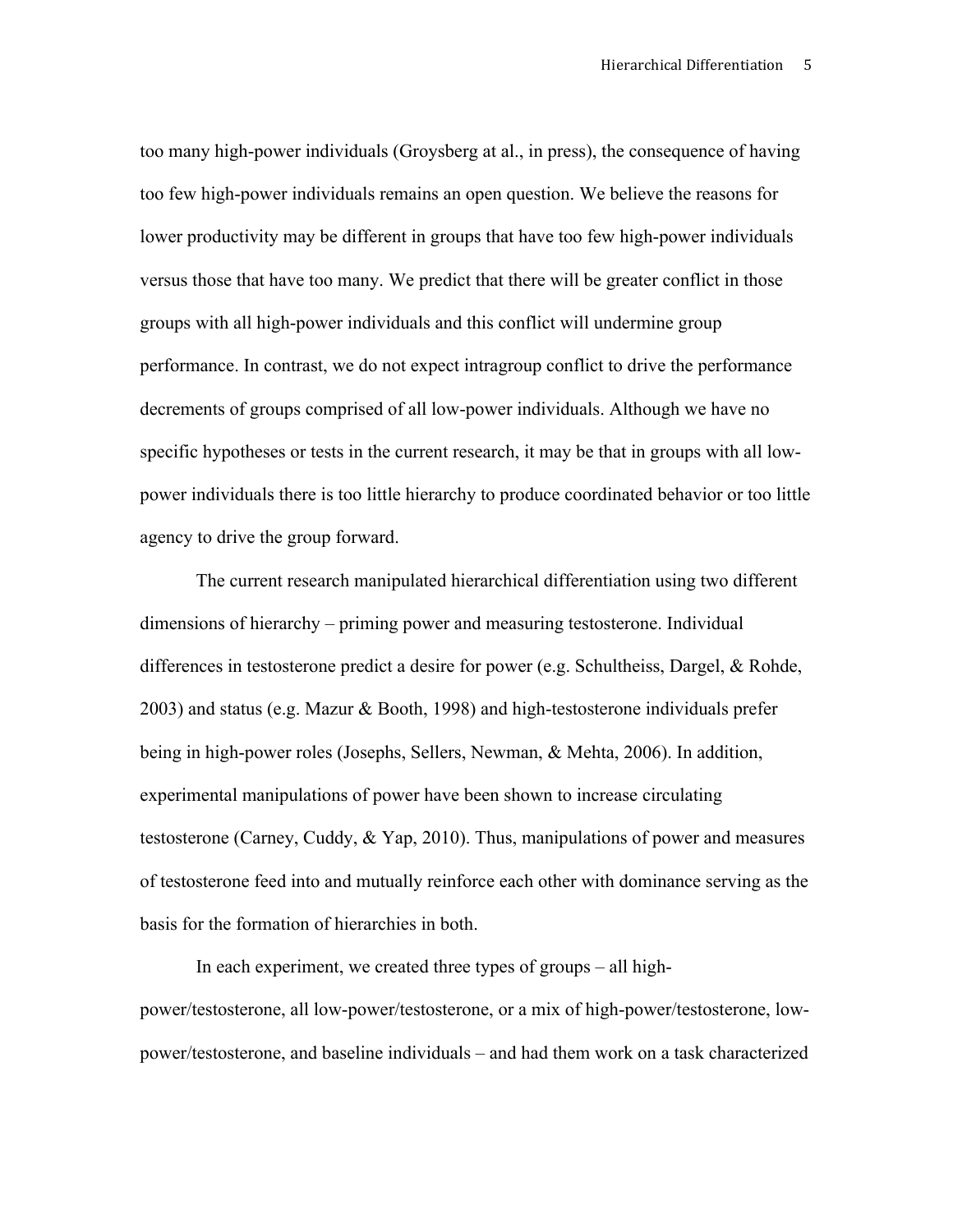by a high level of procedural interdependence. Further, Experiment 1 included an additional task that required little integration or coordination of individual efforts to demonstrate that hierarchy does not facilitate performance on a procedurally independent task.

The current research makes a number of important contributions. It is the first to experimentally create different levels of hierarchical differentiation and then measure performance in small groups. We also use multiple bases of hierarchy – power and testosterone – to establish the robust advantage of hierarchical differentiation in procedurally interdependent groups. Further, we show no effect of hierarchy on a procedurally independent task. Finally, we establish that both groups of all high- and all low-power individuals perform worse than hierarchically differentiated groups but we show that the same process does not account for both types of groups. Like the chickens discussed at the outset, groups of all high-testosterone members have more conflict than groups of either all low or mixed levels of testosterone and this mediates the lower productivity of the all high-testosterone groups but not the lower productivity of the lowtestosterone groups.

### Experiment 1

In Experiment 1, we created groups of three individuals. We manipulated hierarchy by priming participants with high power, low power, or a baseline prime, and then placed them into groups of all high-power individuals, all low-power individuals, or a hierarchically differentiated group of one high-power, one low-power, and one baseline participant. Each group then engaged in two tasks. Task 1 was characterized by a high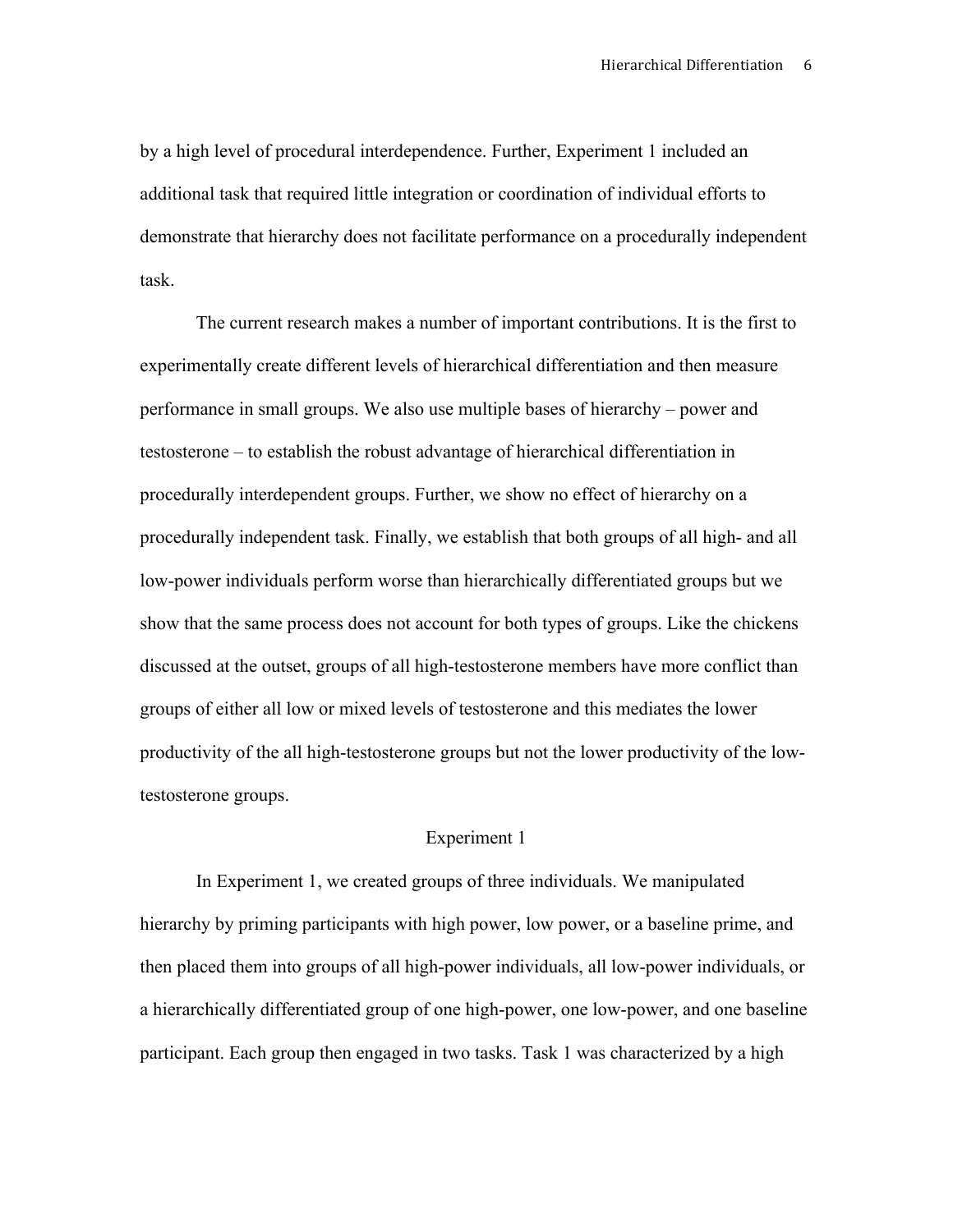level of procedural interdependence: participants created sentences that required at least one word from each group member. Task 2 was characterized by a low level of procedural interdependence: participants generated novel uses for common household items. We predicted that the hierarchically differentiated groups of one high-power participant, one low-power participant, and one baseline participant would outperform both groups of all high-power and all low-power individuals when procedural interdependence was high. We predicted hierarchy would not enhance performance when procedural interdependence was low.

#### Method

*Participants.* 138 (37 male) undergraduate students were randomly assigned to one of three experimental conditions: a high-power condition, a low-power condition, and a baseline condition. Participants were then organized into same-sex triads that varied by condition: (1) three high-power participants, (2) three low-power participants, or (3) one high-power participant, one low-power participant, and one baseline participant. Triads worked together under face-to-face conditions for the remainder of the experiment.

*Power manipulation*. To manipulate power, we had participants recall and write about an incident in their lives (Galinsky, Gruenfeld, & Magee, 2003). This manipulation has been used in over twenty published papers (see Smith & Galinsky (2010) for a review). Participants in the *high-power condition* recalled a time in which they had power over another individual. Participants in the *low-power condition* recalled a time in which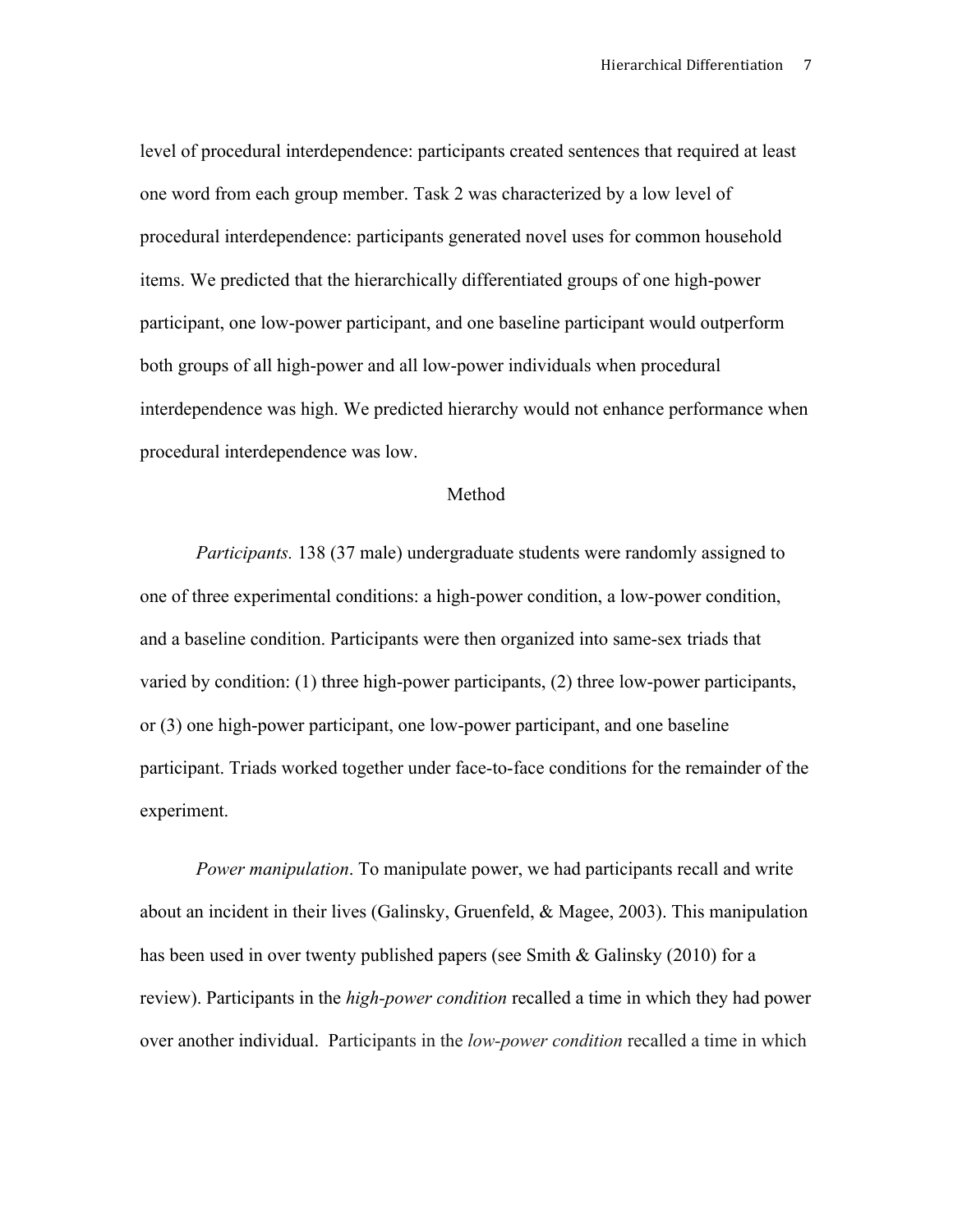someone had power over them. Those in the baseline condition recalled their last trip to the supermarket (Rucker & Galinsky, 2008).

*High Procedural Interdependence: Letter-Word Task.* To measure group productivity under conditions of high procedural interdependence, we used a modified version of Crown's (2007) Letter-Word-Sentence game. While seated together at a table, each participant was presented with a unique matrix of 16 letters and instructed to find and record on a separate sheet as many words of three or more adjoining letters as possible. Letter-matrices were matched for number of potential words (*M* = 142.33, *SD* = 5.51). Groups then had the shared goal of combining their individual words to create sentences. Each sentence required at least one word from each group member. Thus, to succeed on this task group members were required to coordinate and integrate their individual efforts and unique information to create sentences. Groups were given five minutes to complete the task. Our measure of group productivity was the total number of sentences created by each group.

*Low Procedural Interdependence: Creative Generation Task.* To measure group productivity under conditions of low procedural interdependence, we used a creative generation task (e.g. Friedman & Forster, 2001; Markman, Lindberg, Kray, & Galinsky, 2007). Groups were asked to generate as many novel uses for three common items (i.e. newspaper, paperclip, brick) as they could. They were given two minutes per item to complete the task. Our measure of productivity was the sum of individuals' suggestions. Thus, unlike the letter-word-sentence game described above, success on this task was not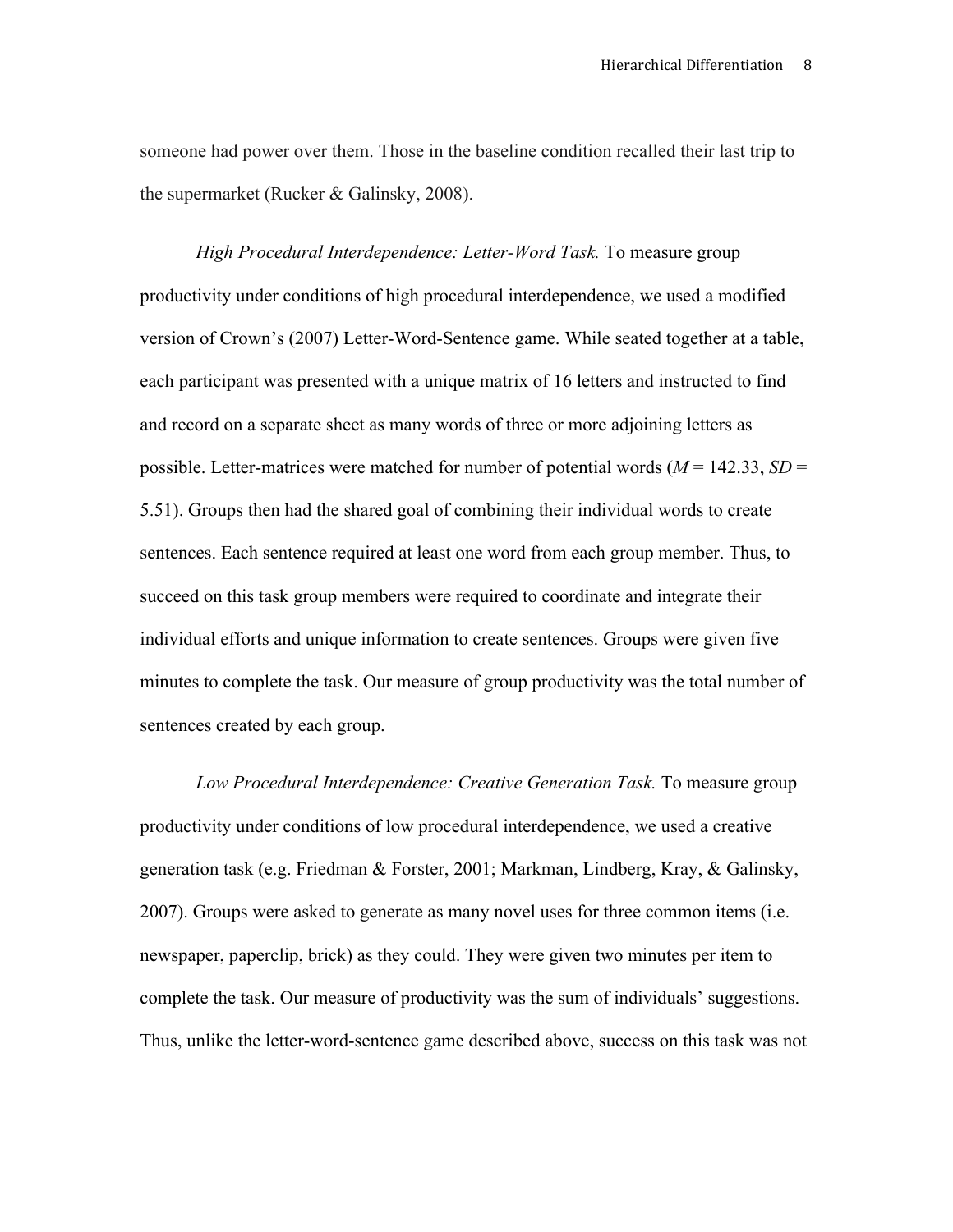contingent upon the successful coordination and integration of efforts. Indeed, a single group member could successfully complete the task alone if need be.

### Results

*High Procedural Interdependence: Letter-Word Task.* As can be seen in Figure 1, there was a significant effect of group composition on productivity,  $F(2,43) = 3.46$ ,  $p =$ .04,  $\eta^2 = 0.14$ . Consistent with predictions, the mixed-power groups ( $M = 4.50$ ,  $SD =$ 3.06) were more efficient compared to the all high  $(M = 2.53, SD = 1.06)$  and all lowpower groups (*M* = 3.07, *SD* = 1.79), *t*(43) = 2.54, *p* = .02, *d* = 0.75. Pairwise comparisons revealed that the mixed-power groups were more productive than the all high-power groups  $t(43) = 2.53$ ,  $p = .02$ ,  $d = 0.92$ , and marginally more productive than the all low-power groups,  $t(43) = 1.85$ ,  $p = .07$ ,  $d = 0.59$ . There was no difference in performance between the all high and all low-power groups  $t(43) = .68$ ,  $p = .50$ ,  $d = 0.32$ .

*Low Procedural Interdependence: Creative Generation Task.* As expected, no differences emerged between the high-power ( $M = 16.58$ ,  $SD = 6.42$ ), mixed-power ( $M =$ 19.33,  $SD = 6.18$ ), or low-power ( $M = 18.07$ ,  $SD = 2.37$ ) groups on the creative generation task,  $F(2,43) = 1.03$ ,  $p = 37$ ,  $\eta^2 = 0.05$ . When procedural interdependence was low, there was no effect of hierarchy on productivity.

Experiment 1 provides the first experimental evidence that hierarchical differentiation facilitates greater productivity. Hierarchically differentiated groups – those that had a mix of high power, low power, and baseline participants – were more productive than groups of all high- or all low-power groups. Additionally, Experiment 1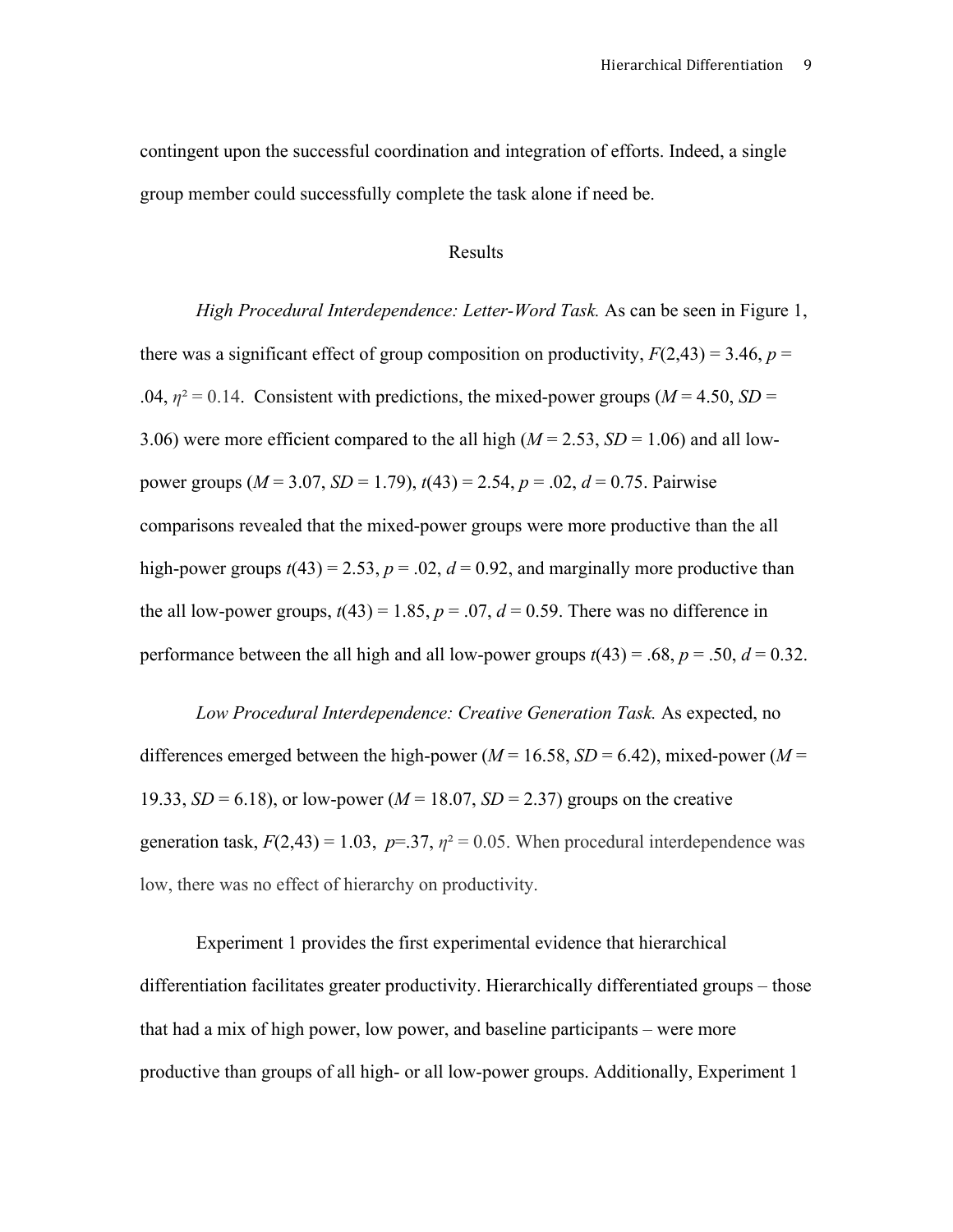provides support for the hypothesis that hierarchy is most beneficial in environments characterized by high levels of procedural interdependence (Halevy, Chou, & Galinsky, in press) as there was no effect on the procedurally independent creative generation task.

#### Experiment 2

The next experiment had two goals. First, we wanted to examine the biological foundations of hierarchical differentiation by measuring individual differences in prenatal testosterone exposure, which has organizing effects on the development of the brain and body (Manning, 2002). One marker of in utero testosterone exposure is the ratio between the length of the index finger (2D) and the ring finger (4D), with lower ratios indicating exposure to higher levels of androgens during prenatal development (Manning, 2002). We used differences in prenatal testosterone exposure as measured by 2D:4D ratio to create groups of all high-testosterone, all low-testosterone, or a mix of high, low, and average-testosterone individuals.

There is a large literature on the relationship between testosterone and dominance behaviors in humans (e.g. Mazur & Booth, 1998), non-human primates (e.g. Beehner, Bergman, Cheney, Seyfarth, & Whitten, 2006), and a range of other animals (e.g. Ruizde-la-Torre & Manteca, 1999). The overwhelming finding within this literature is that higher levels of testosterone motivate the pursuit and possession of power and dominance (e.g. Schultheiss, Dargel, & Rohde, 2003) and experimental manipulations of power increase testosterone levels (Carney et al., 2010). This hormone-fueled drive for power and dominance results in selective attention to cues of hierarchical threat (van Honk et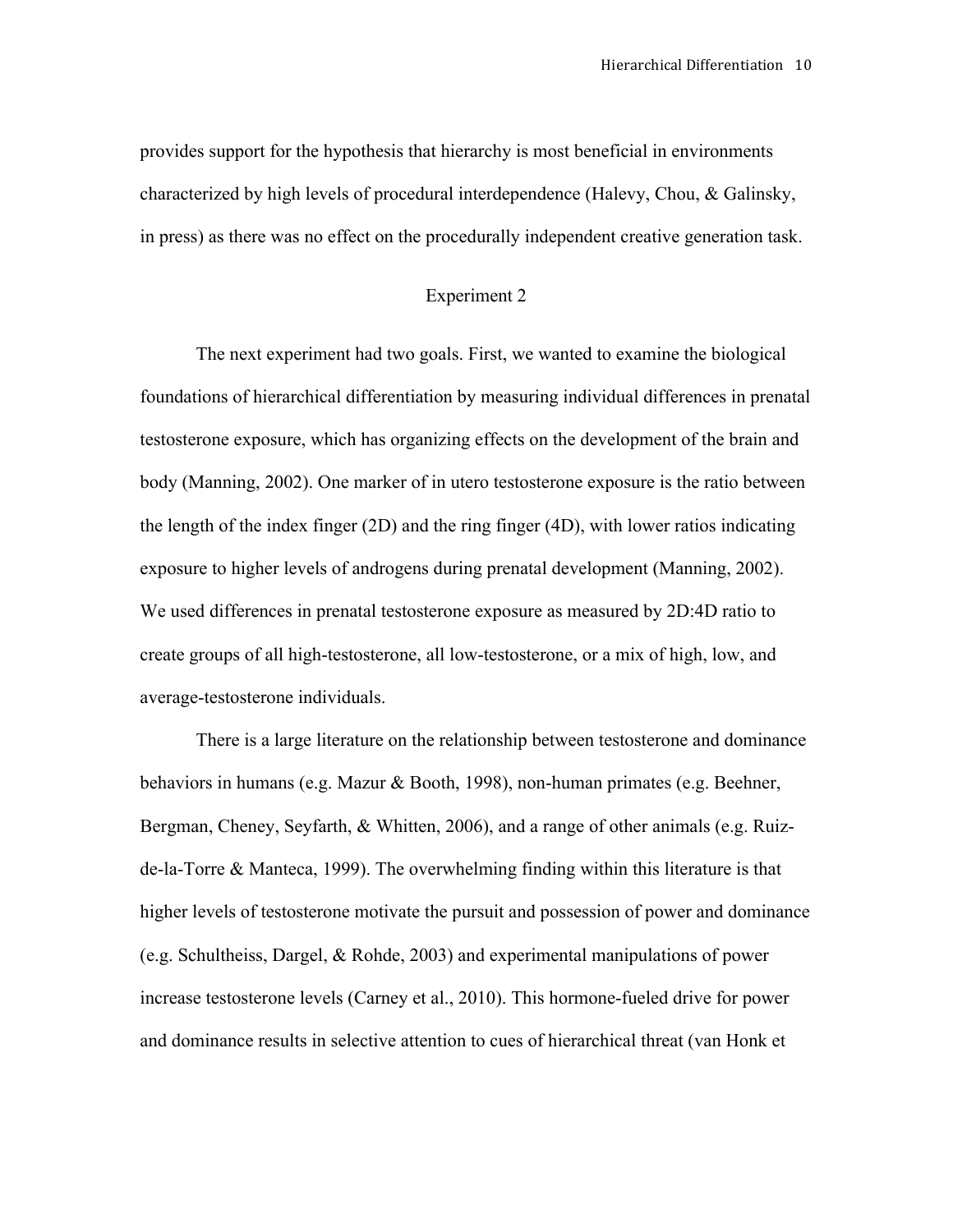al., 1999; 2001), and when placed in low-ranking roles, high-testosterone individuals experience elevated emotional and physiological arousal, increased concerns with their current standing, and diminished cognitive function (Josephs, Sellers, Newman, & Mehta, 2006). Importantly, our measure of the organizing effects of testosterone – 2D:4D ratio – has been shown to predict a number of dominance-seeking behaviors including retributional responding following provocation (Ronay & Galinsky, 2011), sporting ability and within-team performance (Manning, 2002), and perceived male dominance (Neave, Laing, Fink, & Manning, 2003). Thus, it seems likely that individual differences in testosterone play a role in the formation of naturally occurring hierarchies. We therefore predicted that limiting within-group variance in testosterone would disrupt the development of a clear hierarchy and thereby reduce group productivity.

Our second goal was to understand the processes that produce lower productivity when hierarchical differentiation is compressed. Because higher levels of testosterone motivate the pursuit of higher rank, we predicted that groups comprised exclusively of high-testosterone individuals would experience elevated competition and conflict as they jostled for dominance, which would impair productivity. On the other hand, although we anticipated that groups comprised entirely of low-testosterone individuals would experience similar productivity decrements due to compressed hierarchical differentiation, we did not expect conflict to emerge within these groups or to drive their lower productivity. Specifically, we expected that intragroup conflict would mediate performance decrements when there were too many high-testosterone individuals, but not when there were too many low-testosterone individuals. In those groups where prenatal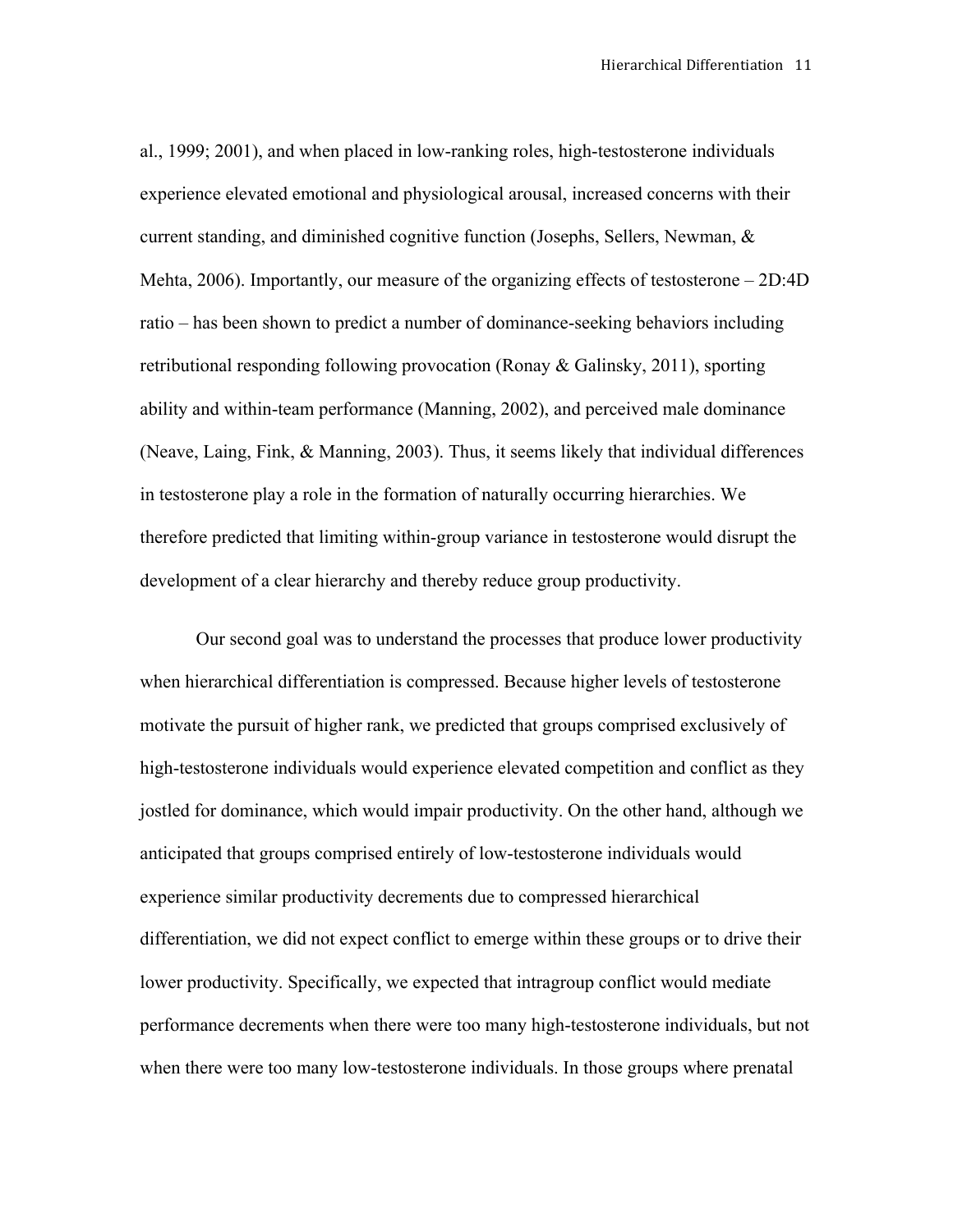testosterone exposure was broadly distributed, we expected to see the benefits of hierarchical differentiation – both higher productivity and less conflict.

## Method

### *Participants-*Participants were 109 (88 female) second-year psychology students.

*Digit Ratio and Group Formation.* Digit ratio was calculated by dividing the length of the 4<sup>th</sup> digit on the right hand by the length of the  $2<sup>nd</sup>$  digit on the right hand, M  $= 0.97$ ,  $SD = 0.03$  (Manning, 2002). A criterion for "high" prenatal testosterone exposure was set at 1 SD below the mean for digit ratio. A criterion for low prenatal testosterone exposure was set at 1 SD above the mean for digit ratio. Although male  $(M = 0.94, SD =$ 0.03) and female ( $M = 0.97$ ,  $SD = 0.03$ ) digit ratios differed significantly,  $F(1,106) =$ 10.88, *p*<.005, we did not standardize within sex because the influence of digit ratio on behavior has been found to be consistent across sexes (e.g. Millet & Dewitte, 2009; Ronay & Galinsky, 2011). Groups of all high-testosterone, all low-testosterone, or a composite of high-testosterone, low-testosterone, and average-testosterone individuals were formed based on these criteria. Group sizes ranged from three to five participants  $(M = 3.81, SD = 0.47)$ .

*Group-Coordination Task.* Group productivity was measured using the same modified Letter-Word-Sentence game as in Experiment 1, except there were two rounds and groups were given 10 minutes per round to complete the task. To control for variance in group size, we divided each group's total number of sentences in rounds one  $(M =$ 23.41,  $SD = 9.48$ ) and two ( $M = 27.97$ ,  $SD = 13.80$ ) by the number of participants within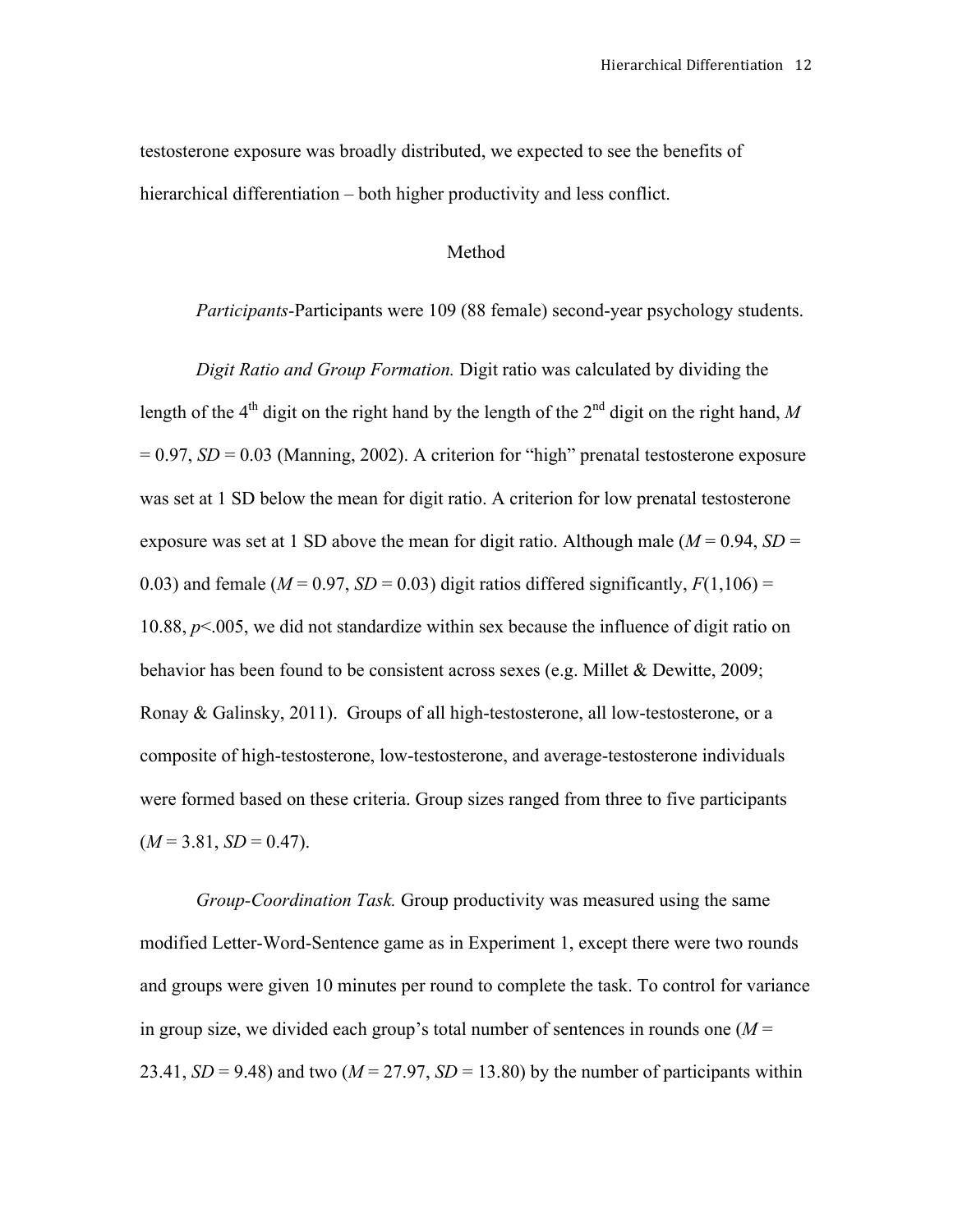each group. Because productivity was not affected by the interaction between round and group composition  $F(1,23) = .16$ ,  $p = .70$ . ( $M = 6.72$ ,  $SD = 2.58$ ), we collapsed across the two rounds and used group-size-adjusted productivity outcomes as our primary dependent variable  $(M = 6.72, SD = 2.58)$ .

*Intragroup conflict.* To determine the level of conflict present within each group, participants responded to seven items (*a* = .93; *e.g. There was conflict within our group*, (1) *Very True*, and (7) *Very Untrue).* A list of the scale items along with descriptive statistics and intercorrelations can be seen in Table 1. Although the items were intended to capture a breadth of conflict domains (i.e. process conflict, status conflict, relationship conflict, task conflict; see Bendersky & Hays, 2010) the obtained reliability value indicates a consistent, unifying construct, and so all analyses were conducted on the average of all item responses. We then created a group-level measure of conflict by averaging across individuals' responses within triads.

#### Results

*Group Outcomes*. As can be seen in Figure 2, there was a significant effect of group composition on productivity,  $F(2,23) = 3.88$ ,  $p = .04$ ,  $\eta^2 = 0.25$ . Mixed-testosterone groups ( $M = 8.07$ ,  $SD = 2.80$ ) were more productive than the all high ( $M = 5.01$ ,  $SD =$ 2.64), and the all low ( $M = 5.61$ ,  $SD = 1.32$ ) testosterone groups  $t(23) = 2.79$ ,  $p = .01$ ,  $d =$ 1.12. Pairwise comparisons revealed that mixed testosterone groups were more productive than both high-testosterone,  $t(23) = 2.32$ ,  $p = .03$ ,  $d = 1.13$ , and low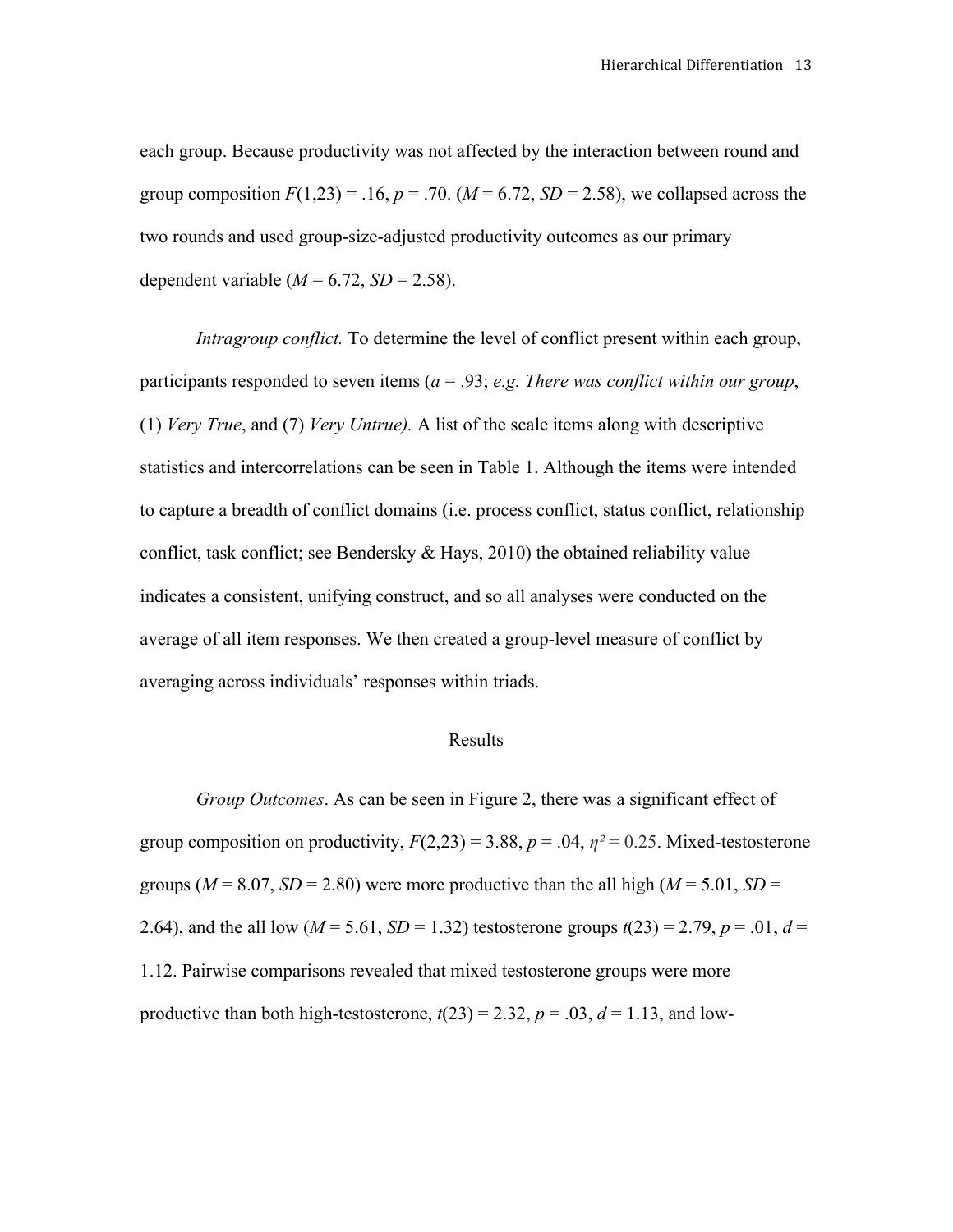testosterone groups,  $t(23) = 2.16$ ,  $p = .04$ ,  $d = 1.19$ . There was no difference between high and low-testosterone groups,  $t(23) = 0.36$ ,  $p = .72$ ,  $d = 0.30$ .

*Intragroup conflict.* As can be seen in Figure 3, a significant effect of group composition also emerged for conflict  $F(2.23) = 3.43$ ,  $p = .05$ ,  $p^2 = 0.30$ . Consistent with expectations, the all high-testosterone groups  $(M = 2.29, SD = 0.40)$  experienced more intragroup conflict than the mixed-testosterone groups  $(M = 1.77, SD = 0.36)$  and the all low-testosterone groups  $(M = 1.84, SD = .43)$ ,  $t(23) = 2.49, p = .02, d = 1.27$ . Pairwise comparisons revealed that the all high-testosterone groups experienced more intragroup conflict than the mixed-testosterone groups,  $t(23) = 2.59$ ,  $d = 1.37$ ,  $p = .02$ , and marginally more conflict than the all low-testosterone groups,  $t(23) = 1.98$ ,  $p = .06$ ,  $d =$ 1.08. There was no difference in reported conflict between the low-testosterone and mixed-testosterone groups  $t(23) = .42$ ,  $p = .68$ ,  $d = 0.12$ .

*Mediation by Conflict.* We next tested our hypothesis that conflict would mediate the effect of group composition on productivity for the all high-testosterone groups, but not for the all low-testosterone groups (i.e. moderated mediation; Preacher, Rucker,  $\&$ Hayes, 2007). As can be seen in Figure 4, when compared with the mixed-testosterone groups, productivity decrements in high-testosterone groups were mediated by intragroup conflict. A bootstrapping procedure (Preacher & Hayes, 2004) with 10000 resamples confirmed that conflict significantly mediated the relationship between high-testosterone groups and reduced productivity (indirect effect  $= -1.08$ ,  $SE = 0.79$ , 95% bias corrected confidence interval  $= -2.99, -0.01$ . However, intragroup conflict did not mediate group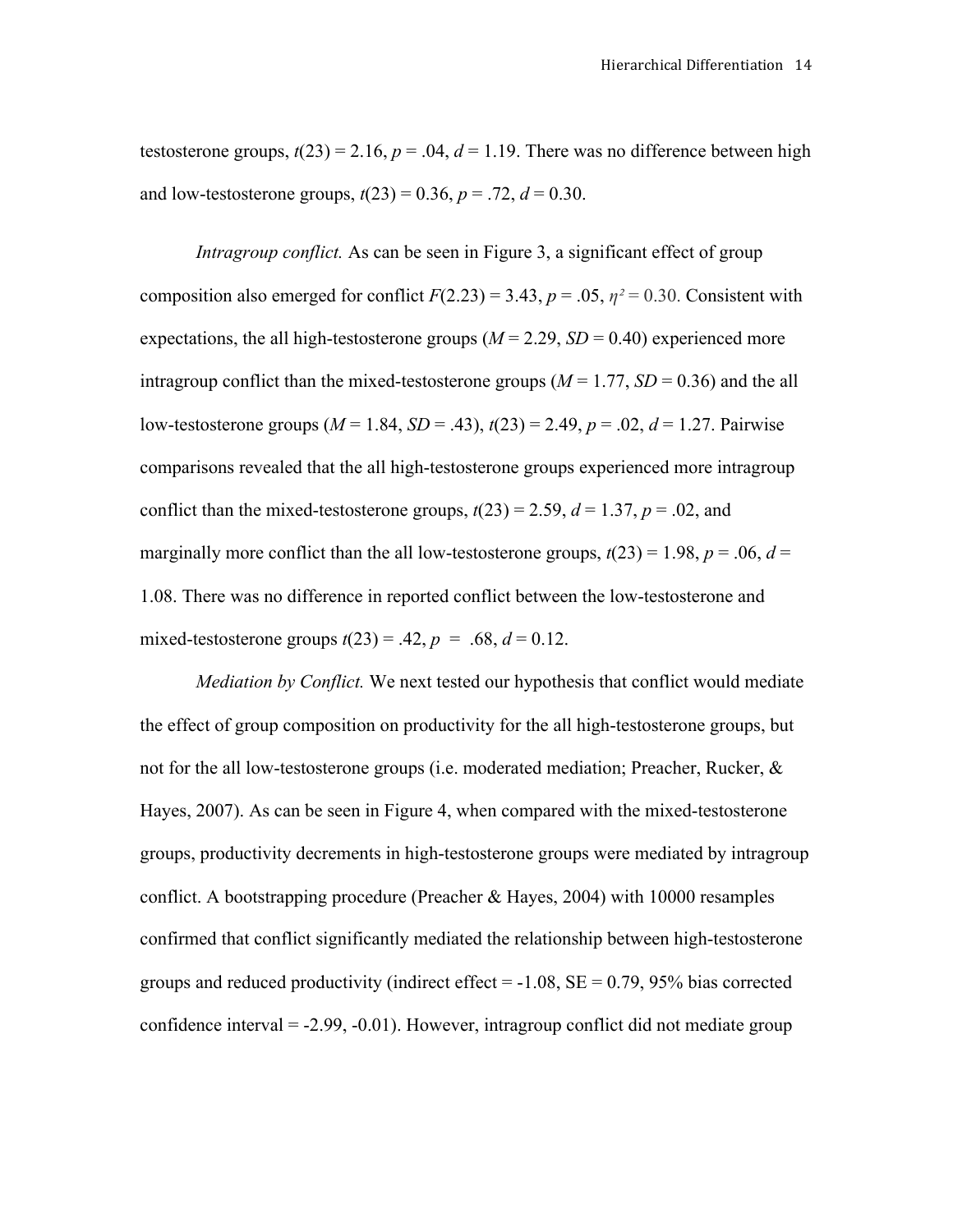productivity for the all low- testosterone groups (indirect effect =  $0.22$ , SE =  $0.41$ , 95% bias corrected confidence interval  $= -0.47, 1.23$ ; see Figure 5).

#### General Discussion

The current research experimentally tested, for the first time, the central prediction of functional theories of hierarchy: when power is distributed, intragroup conflicts go down and productivity goes up. We tested this prediction by manipulating hierarchy in two different ways – by priming power in Experiment 1 and by measuring a biological marker of individual differences in prenatal testosterone exposure in Experiment 2. In Experiment 1, hierarchically differentiated groups – those with a broader distribution of high, low, and baseline power – outperformed groups comprised of all high-power *and* groups comprised of all low-power individuals. Experiment 1 also demonstrated that the functional benefits of hierarchy are most pronounced under conditions of high procedural interdependence – when group productivity was simply the sum of participants' efforts, no between-group differences emerged. Consistent with the findings of Experiment 1 is research showing that higher levels of pay dispersion impair performance when interdependence is low (e.g., professional baseball teams, Bloom, 1999), but facilitate performance when procedural interdependence is high (e.g., professional basketball; Halevy, et al., in press).

In Experiment 2 we replicated this pattern of results using a biological marker of power-motivation (2D:4D) to manipulate the degree of hierarchical differentiation. Hierarchically differentiated groups with broadly distributed testosterone exposure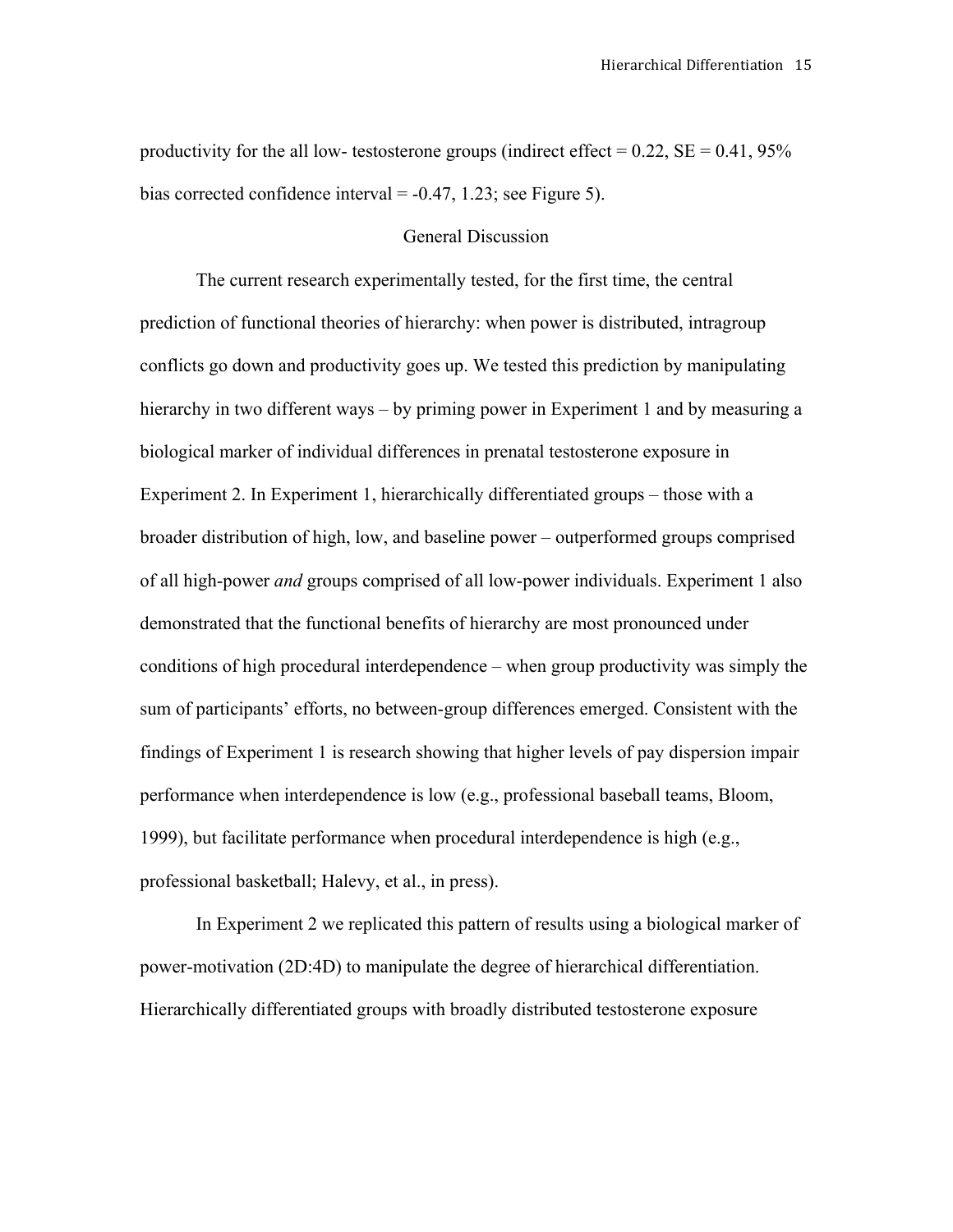outperformed groups comprised of all high-testosterone *and* groups comprised of all lowtestosterone individuals.

Experiment 2 also demonstrated that the processes that produced lower productivity were different in the all high versus the all low-testosterone groups. Groups comprised exclusively of high-testosterone individuals experienced higher levels of intragroup conflict compared to both the mixed and the all low-testosterone groups. Furthermore, intragroup conflict mediated the performance decrements for the all hightestosterone groups, but not for the all low-testosterone groups. This is a critical insight and demonstrates that a different process accounts for the effects for the all hightestosterone groups versus the all low-testosterone groups. Future research should establish the precise reasons for poorer performance in the groups of all low-testosterone individuals. We suspect that a lack of agency may be at play. Just as too much conflict inhibited the ability of high-testosterone groups to coordinate their efforts, a lack of clear direction and agency may explain poorer performance in groups of all low-testosterone individuals.

It is worth noting that the measure of conflict employed here generalized across conflict domains. Future research might explore whether different types of all high-power groups generate different types of conflict (e.g., task, process, relationship, status) (Bendersky & Hays, 2010).

### *When Hierarchical Differentiation Enhances versus Impairs Group Success*

The present research has practical implications for the composition and distribution of power and status within groups. Despite the widespread intuition that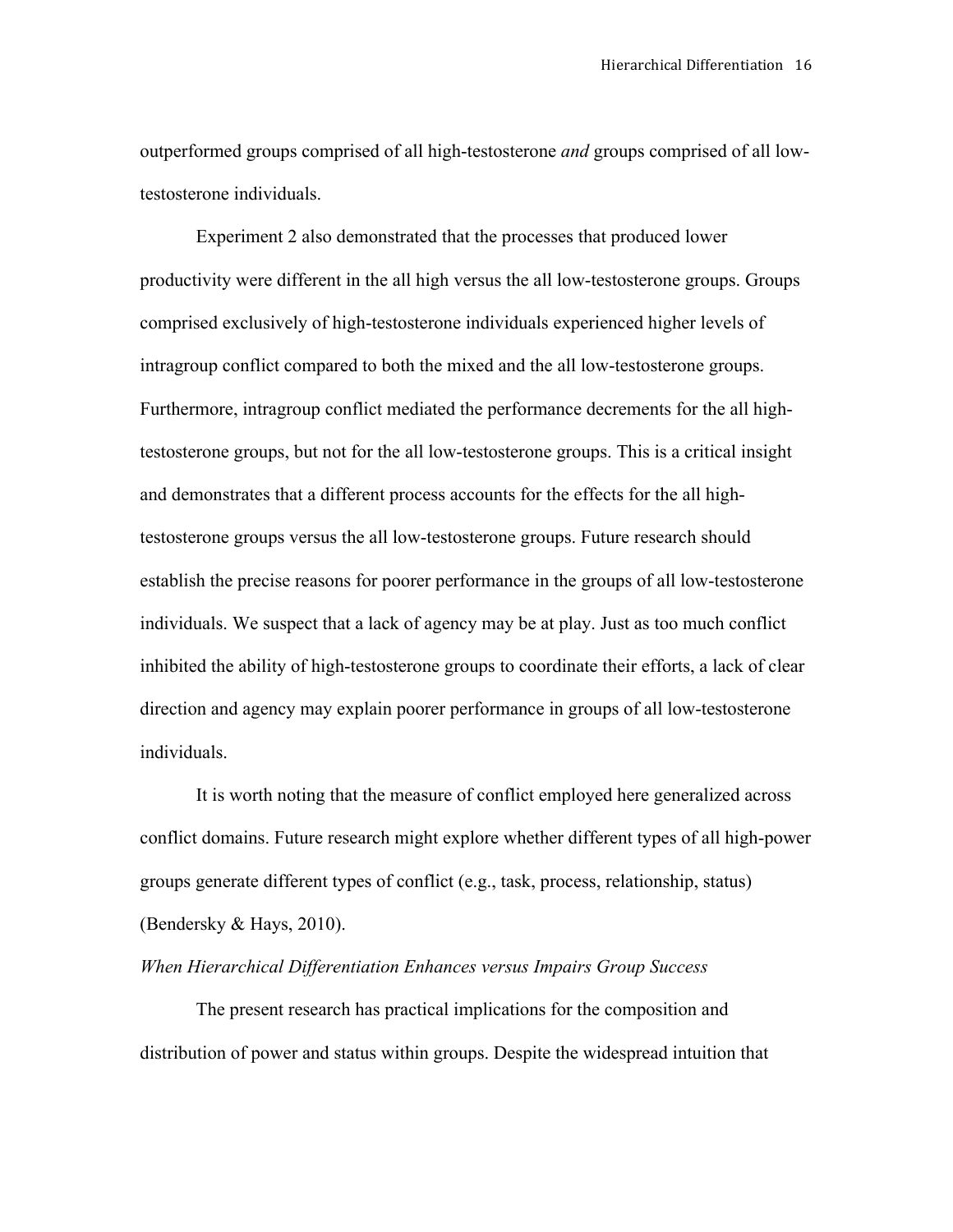teams of high-performers will outperform their competition, the present data contribute to a growing body of literature (Groysberg et al., 2010; Halevy et al., 2011) that suggests this is not always the case. Our findings indicate that such teams are likely to experience elevated levels of conflict, reduced role differentiation, less coordination and integration, and poorer productivity than teams with a broader distribution of power and status.

Finally, as the present research focused on power and dominance-motives as the foundation for hierarchy, future research might seek to examine whether all forms of hierarchy are similarly functional. Recent theories have proposed that hierarchies can be conceptualized either as based in prestige or in dominance (Cheng, Tracy, & Henrich, 2010; Henrich & Gil-White, 2001). Prestige represents influence via respect and reverence and is based in the belief that one possesses socially desirable skills or expertise. In contrast, "dominance is typically seen in individuals who control access to resources…" (Cheng et al., 2010, p. 335), or who enter every situation "expecting to be in charge or to compete for control" (Fiske, 2010, p. 942). Future research should explore whether and in what ways prestige hierarchies carry the same functional form as dominance hierarchies.

### Conclusion

Despite the overt appeal of egalitarian social structures, there remains an enduring implicit preference for hierarchy (Gruenfeld & Tiedens, 2010). The present data suggest that this preference may have its roots in the utilitarian value of distributed power. Pecking orders, it seems, are not just for the birds.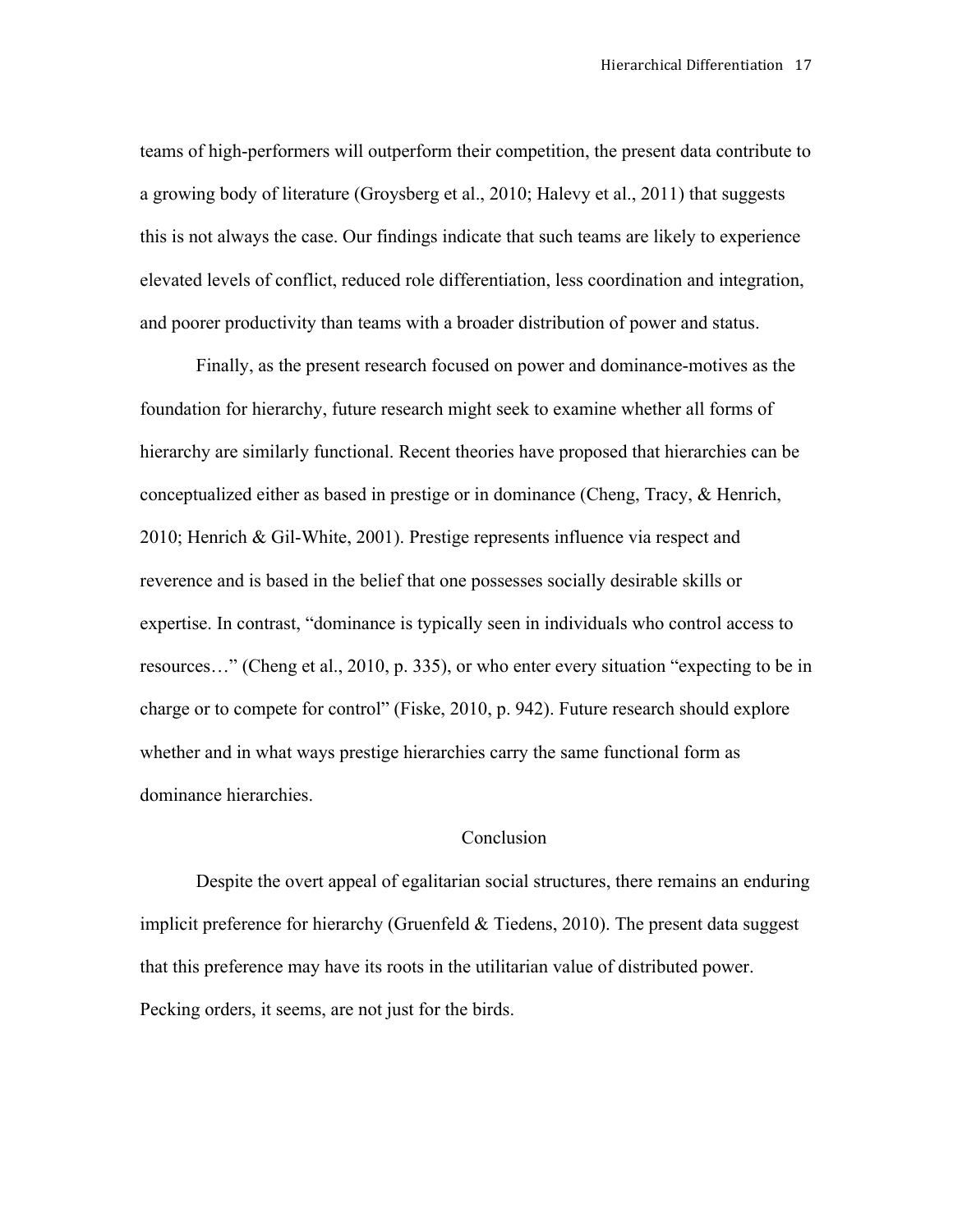#### References

- Anderson, C., & Kilduff, G.J. (2009). Why do dominant personalities attain influence in face-to-face groups? The competence-signaling effects of trait dominance. *Journal of Personality and Social Psychology*, 96, 491–503.
- Beehner, J.C., Bergman, T.J., Cheney, D.L., Seyfarth, R.M., & Whitten, P.L. (2006). Testosterone predicts future dominance rank and mating activity among male chacma baboons. *Behavioral Ecology and Sociobiology, 59*, 469-479.
- Bellamy, E. (1888) *Looking Backward, 2000-1887*. Ticknor and Company, Boston, MA.
- Bendersky, C., & Hays, N. A. (2010). Status conflict in groups. Organization Science, ePub ahead of print August 4:

http://orgsci.journal.informs.org/cgi/content/abstract/orsc.1100.0544v1

- Bloom, M. (1999). The performance effects of pay dispersion on individuals and organizations. *Academy of Management Journal, 42*, 25–40.
- Cheng, J. T., Tracy, J. L., & Henrich, J. (2010). Pride, Personality, and the Evolutionary Foundations of Human Social Status. *Evolution and Human Behavior*. *31*, 334-347.
- Crown, D.F. (2007). Effects of structurally competitive multilevel goals for an interdependent task. *Small Group Research, 38*, 265-288.
- Fiske, S.T. (2010). Interpersonal stratification: Status, power, and subordination. In S.T. Fiske, D.T. Gilbert, & G. Lindzey (Eds.), *Handbook of social psychology* (5th ed., pp. 941–982). New York, NY: Wiley.
- Friedman, R.S., & Forster, J. (2001). The effects of promotion and prevention cues on creativity. *Journal of Personality and Social Psychology*, *87*, 1001-1013.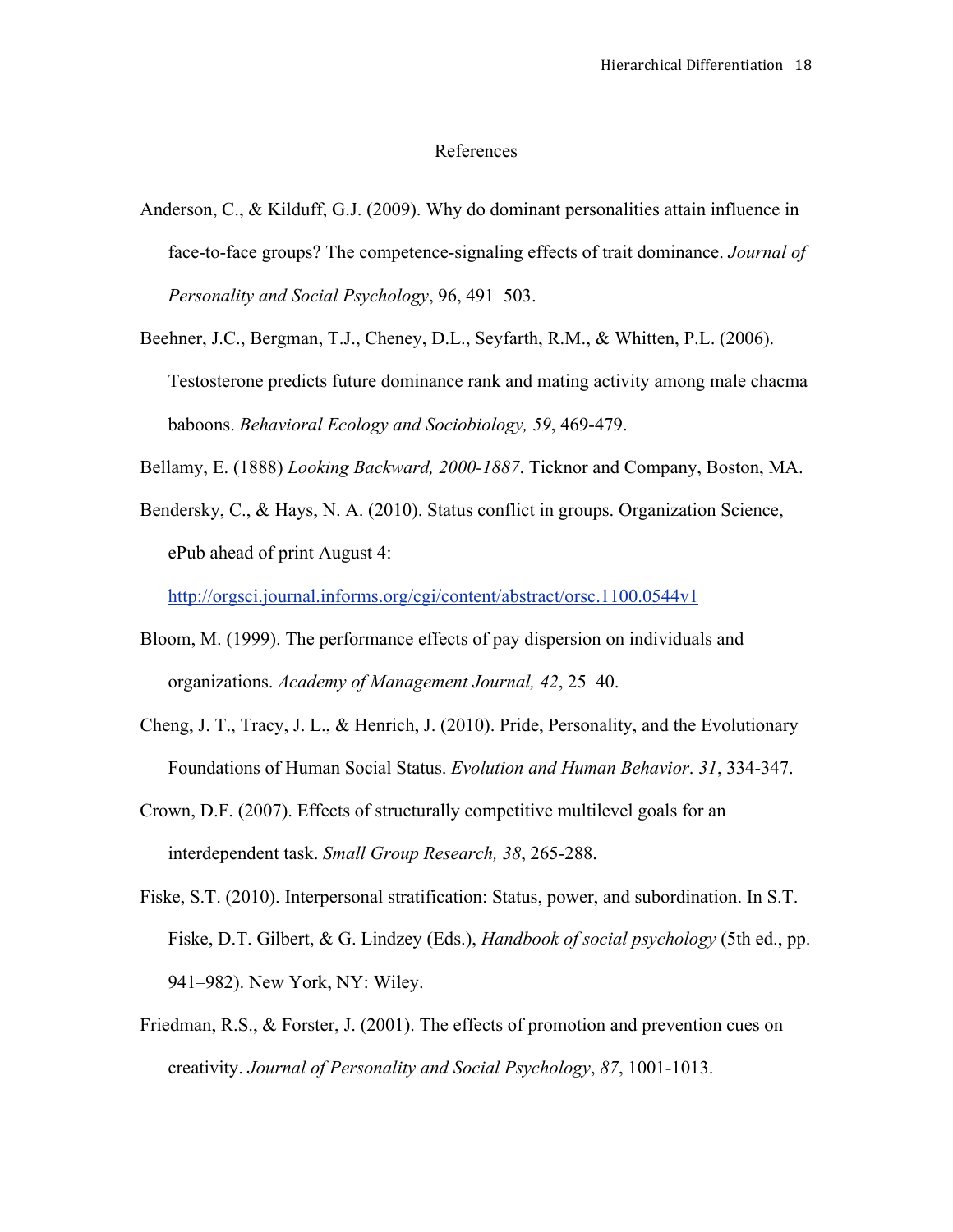- Galinsky, A.D., Gruenfeld, D.H., & Magee, J.C. (2003). From power to action. *Journal of Personality & Social Psychology, 85*, 453–466.
- Groysberg, B., Polzer, J., & Elfenbein, H. (forthcoming). Too many cooks spoil the broth: How high status individuals decrease group effectiveness. *Organization Science*.
- Gruenfeld, D.H., & Tiedens, L.Z. (2010). Organizational preferences and their consequences. In S.T. Fiske, D.T. Gilbert, & G. Lindsay (Eds.), *Handbook of social psychology* (5th ed., pp.1252–1287). New York, NY: Wiley.
- Halevy, N., Chou, E.Y., & Galinsky, A. (2011). A functional model of hierarchy: Why, how, and when vertical differentiation enhances group performance, *Organizational Psychological Review, 1*, 32-52.
- Halevy, N., Chou, E., Galinsky, A.D., Murnighan, K. (In press). When Hierarchy Wins: Evidence from the National Basketball Association. Manuscript submitted for publication.
- Hancock, et al. (1776). The United States Declaration of Independence. Retrieved June 24, 2011, from USHistory.org
- Heinrich, J., Gil-White, F.J. (2001). The evolution of prestige: Freely conferred deference as a mechanism for enhancing the benefits of cultural transmission. *Evolution and Human Behavior, 22*, 165-196.
- Josephs, R. A., Sellers, J. G., Newman, M. L., & Mehta, P. H. (2006). The mismatch effect: When testosterone and status are at odds. *Journal of Personality and Social Psychology*, *90*, 999-1013.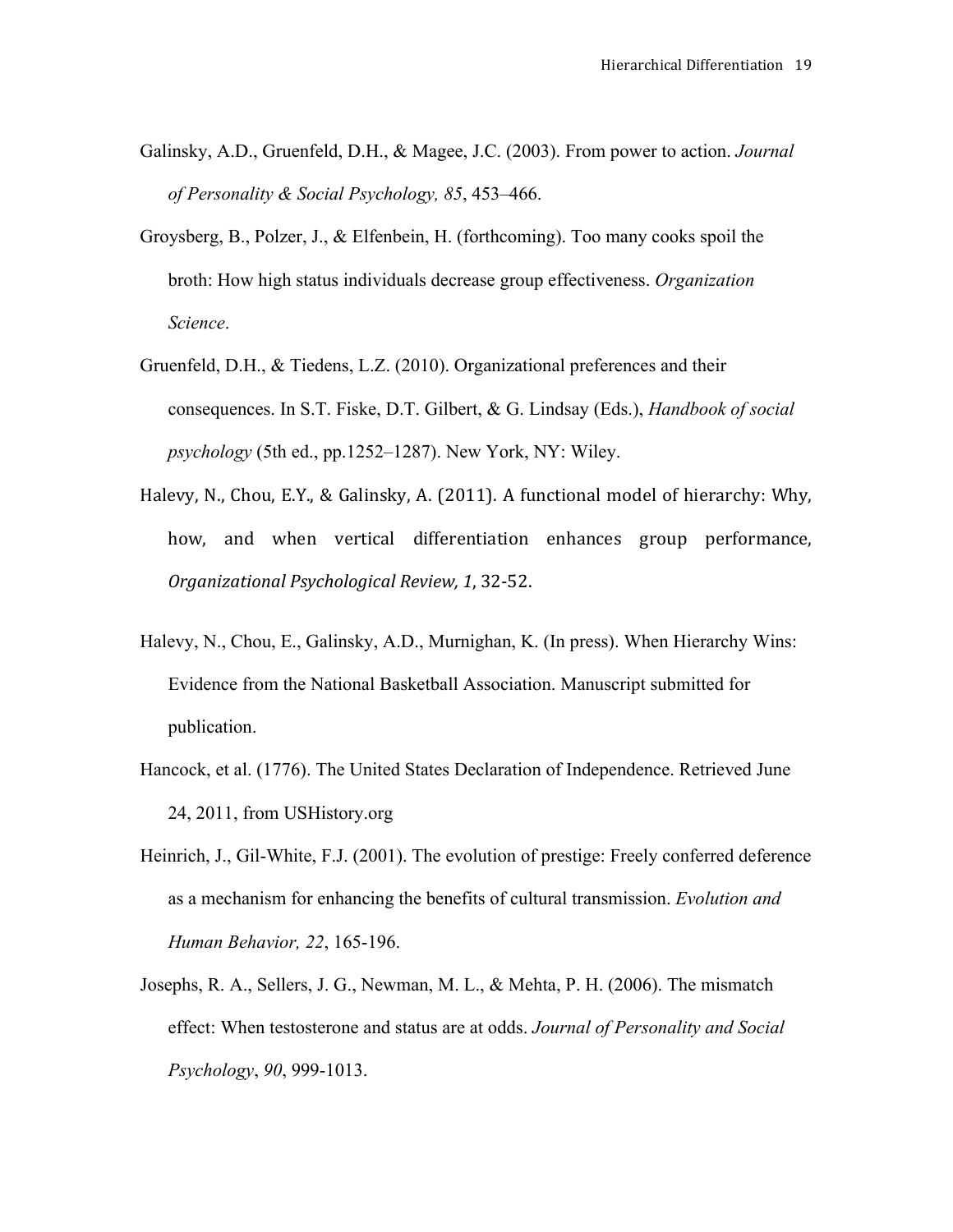- King, A.J., Johnson, D.D.P., Van Vugt, M. (2009). The Origins and Evolution of Leadership. *Current Biology, 19*, R-911-R916.
- Leavitt, H.J. (2005). Top down: Why hierarchies are here to stay and how to manage them more effectively. Boston, MA: Harvard Business School Press.
- Magee, J.C., & Galinsky, A.D. (2008). Social hierarchy: The self-reinforcing nature of power and status. *Academy of Management Annals, 2*, 351–398.
- Manning, J.T. (2002). *Digit ratio: A pointer to fertility, behavior, and health*. Rutgers University Press: New Brunswick, New Jersey.
- Markman, K. D., Lindberg, M. J., Kray, L. J., & Galinsky, A. D. (2007). Implications of counterfactual structure for creative generation and analytical problem-solving. *Personality and Social Psychology Bulletin, 33*, 312-324.
- Marx, K. & Engels, F. (1848, 1948) *The Commnunist Manifesto*. International Publishers.
- Mazur, A., & Booth, A. (1998). Testosterone and dominance in men. *Brain and Behavioral Sciences, 21*, 353-397.
- Millet, K., & Dewitte, S. (2009). The presence of aggression cues inverts the relation between digit ratio (2D:4D) and pro-social behaviour in a dictator game. *British Journal of Psychology, 100*, 151−162.
- Muir, W.M. (1996) Group selection for adaptation to multiple-hen cages: selection program and direct responses. *Poultry Science,* 75, 447-458.
- Neave, N., Laing, S., Fink, B. & Manning, J.T. (2003). Second to fourth digit ratio, testosterone, and perceived male dominance. *Proceedings of the Royal Society of London B: Biological Sciences, 270*, 2167-2172.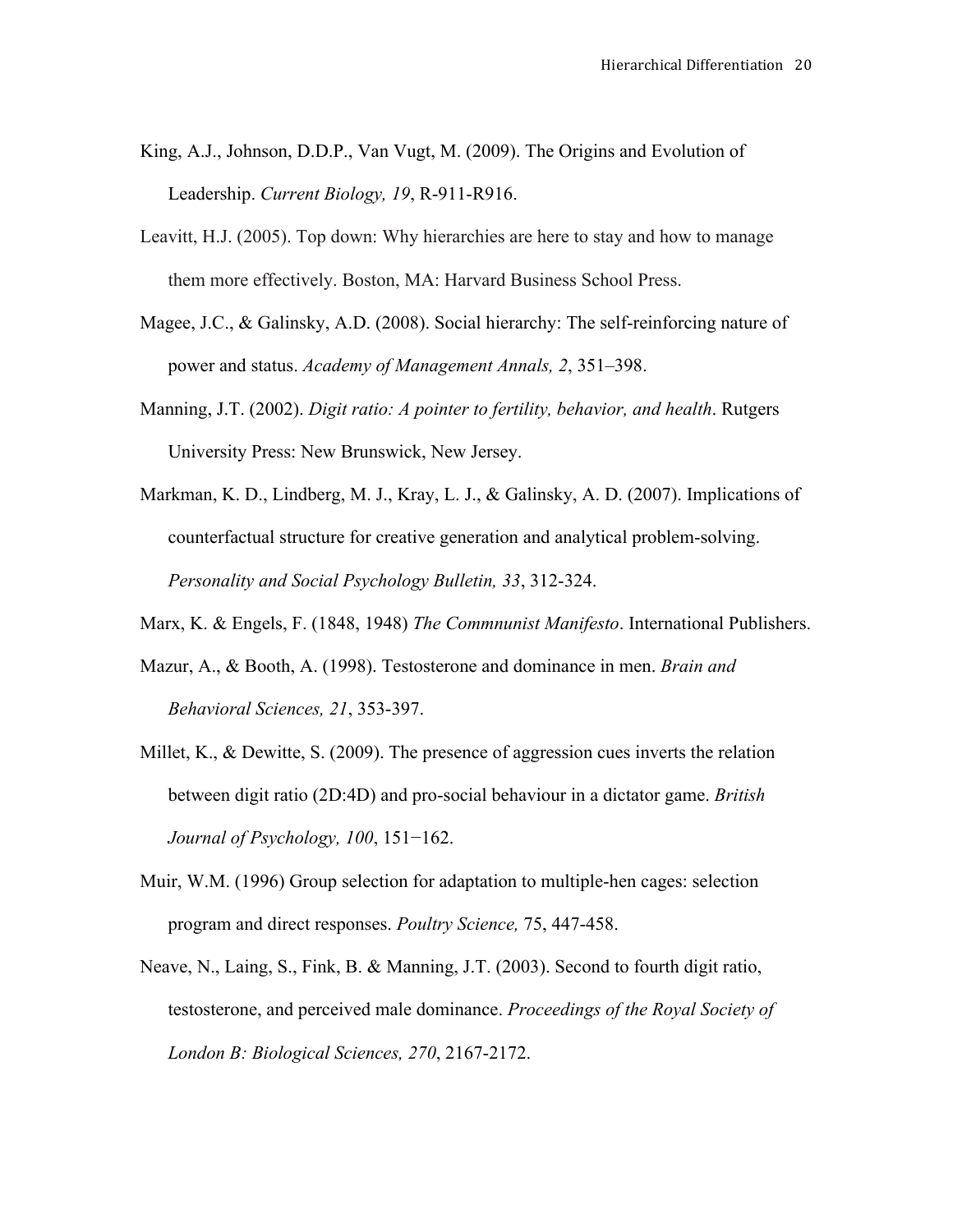- Preacher, K.J., & Hayes, A.F. (2004). SPSS and SAS procedures for estimating indirect effects in simple mediation models. *Behavior Research Methods, Instruments, & Computers, 36*, 717–731.
- Preacher, K.J., Rucker, D.D., & Hayes, A.F. (2007). Addressing moderated mediation hypotheses: Theory, methods, and prescriptions. *Multivariate Behavioral Research*, *42*, 185-227.
- Ronay, R., & Galinsky, A.D. (2011). Lex Talionis: Testosterone and the law of retaliation. *Journal of Experimental Social Psychology, 47,* 702–705*.*
- Rucker, D.D., & Galinsky, A.D. (2008). Desire to acquire: Powerlessness and compensatory consumption. *Journal of Consumer Research, 35,* 257-267*.*
- Ruiz-de-la-Torre, J., & Manteca, X. (1999). Effects of testosterone on aggressive behavior after social mixing in male lambs. *Physiology and Behavior, 68*, 109-113.
- Schultheiss, O. C., Dargel, A., & Rohde, W. (2003). Implicit motives and gonadal steroid hormones: Effects of menstrual cycle phase, oral contraceptive use, and relationship status. *Hormones & Behavior, 43,* 293– 301.
- Smith, P.K., & Galinsky, A.D. (2010). The nonconscious nature of power: Cues and consequences. *Social and Personality Psychology Compass, 4*, 918-938.
- van Honk, J., Tuiten, A., Hermans, E., Putman, P., Koppeschaar, H., Thijssen, J., Verbaten, R., & van Doornen, L. (2001). A single administration of testosterone induces cardiac accelerative responses to angry faces in healthy young women. *Behavioral Neuroscience, 115,* 238 –242.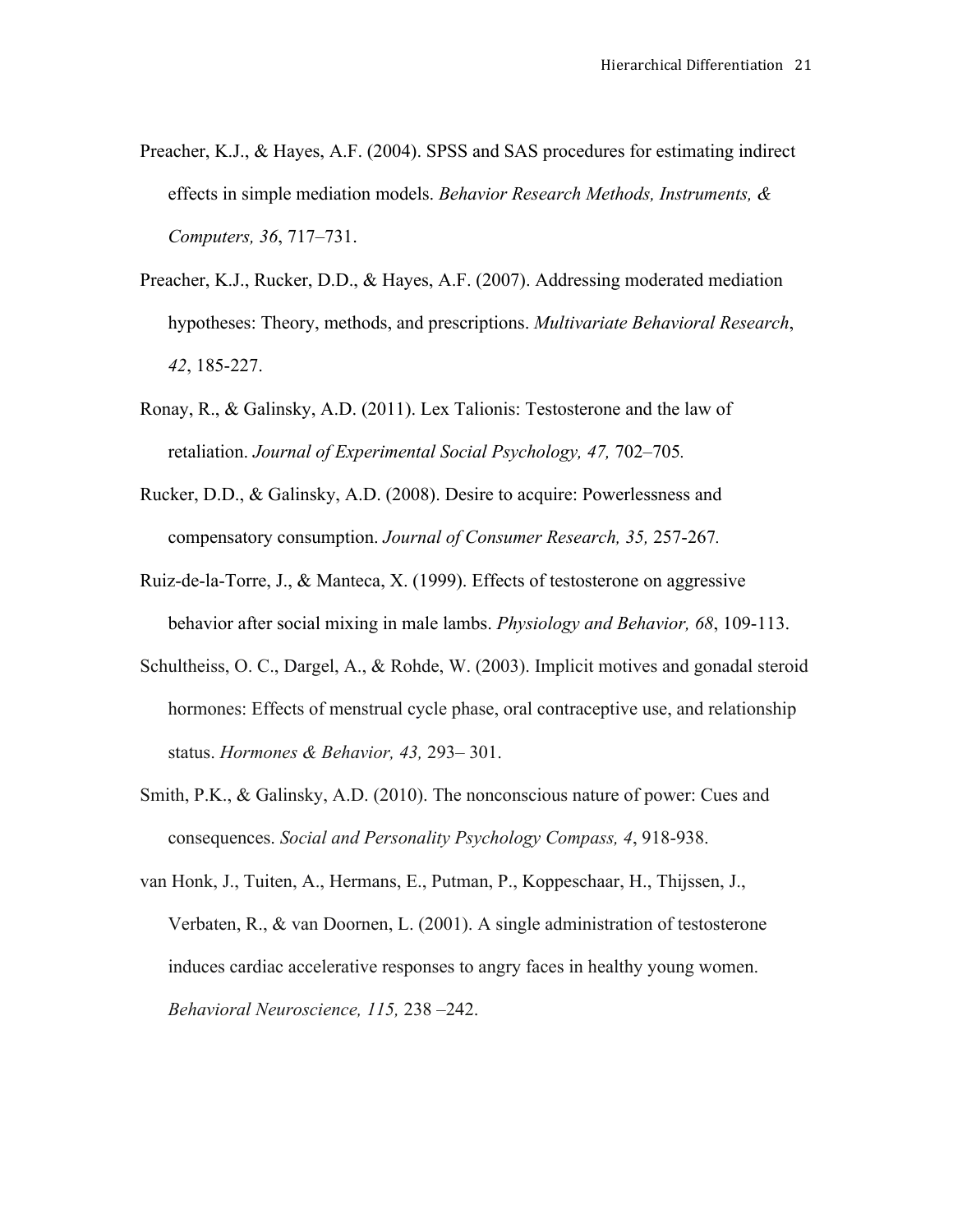- van Honk, J., Tuiten, A., Verbaten, R., van den Hout, M., Koppeschaar, H., Thijseen, J., & de Haan, E. (1999). Correlations among salivary testosterone, mood, and selective attention to threat in humans. *Hormones & Behavior, 36,* 17–24.
- Van Vugt, M. (2006). Evolutionary origins of leadership and followership. *Personality and Social Psychology Review, 10*, 354–372.
- Van Vugt, M., Hogan, R., & Kaiser, R.B. (2008). Leadership, followership, and evolution: Some lessons from the past. *American Psychologist, 63*, 182–196.
- Wade, J.B., O'Reilly, C.A.I., & Pollock, T.G. (2006). Overpaid CEOs and underpaid managers: Fairness and executive compensation. *Organization Science, 17*, 527–544.
- Woolley, Chabris, Pentland, Hashmi, & Malone, (2010). Evidence for a collective intelligence factor in the performance of human groups*. Science, 330,* 686-688.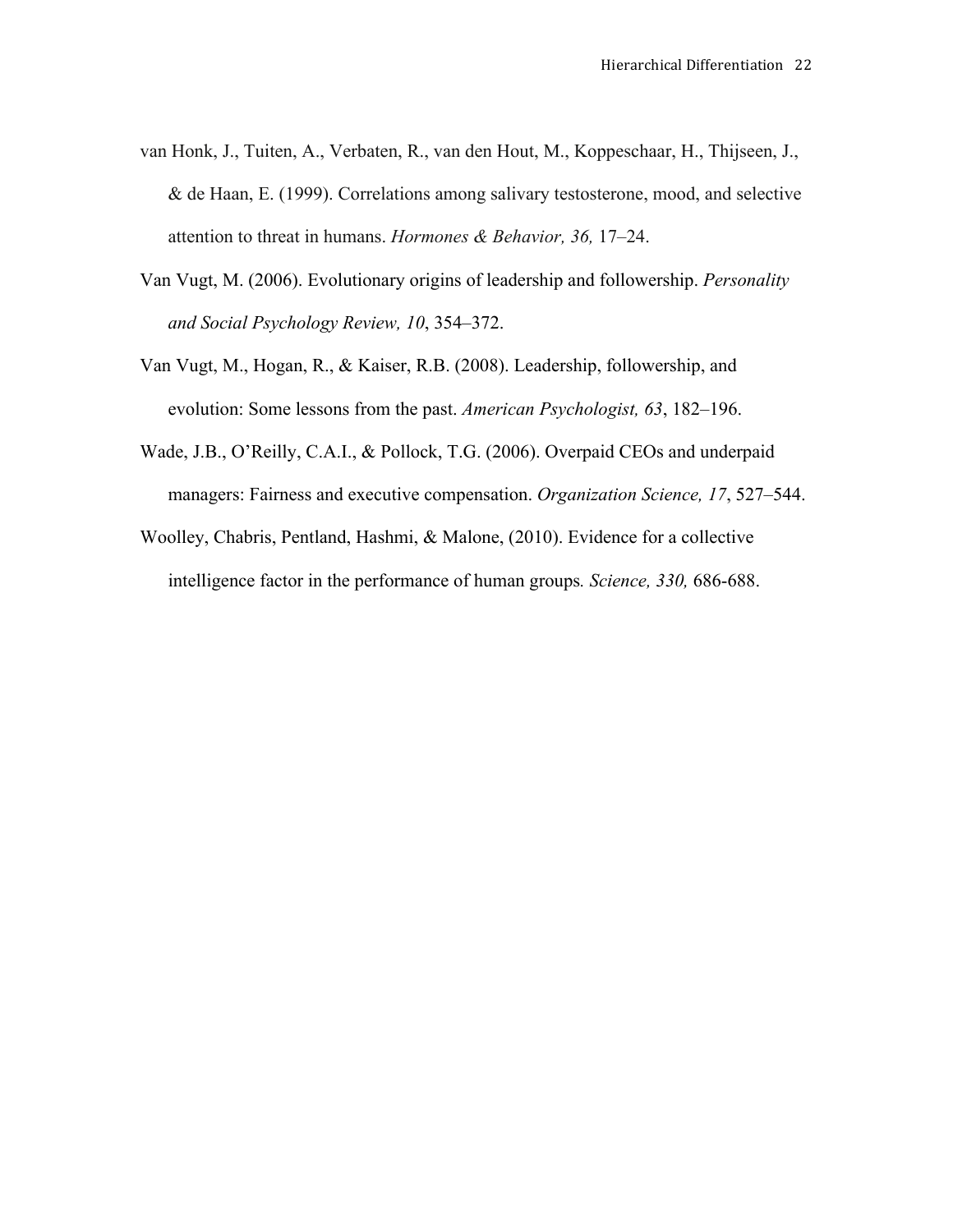

**FIGURE 1.** Mean number of sentences created by group composition.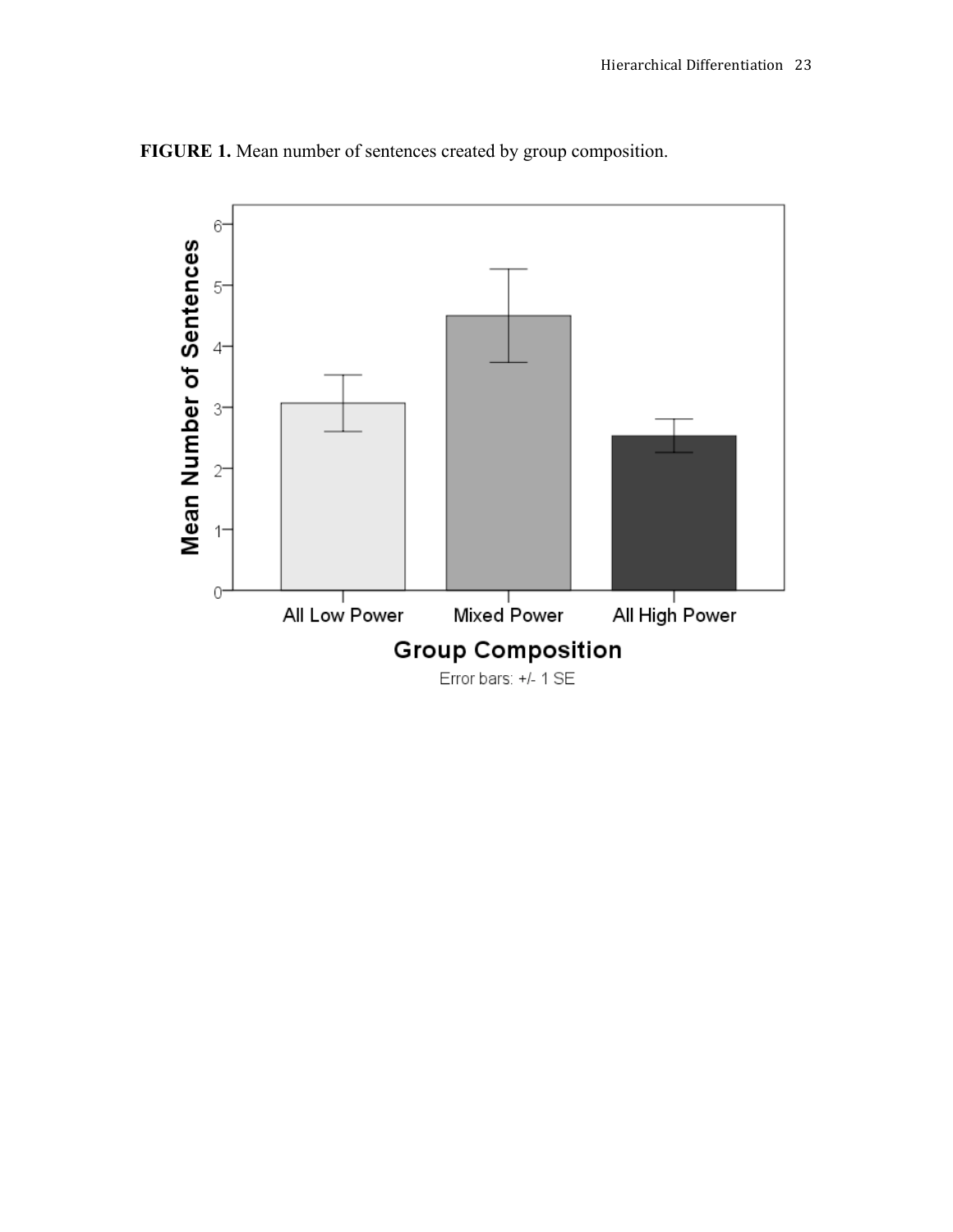

**FIGURE 2.** Mean number of sentences created by group composition.

Error bars: +/- 1 SE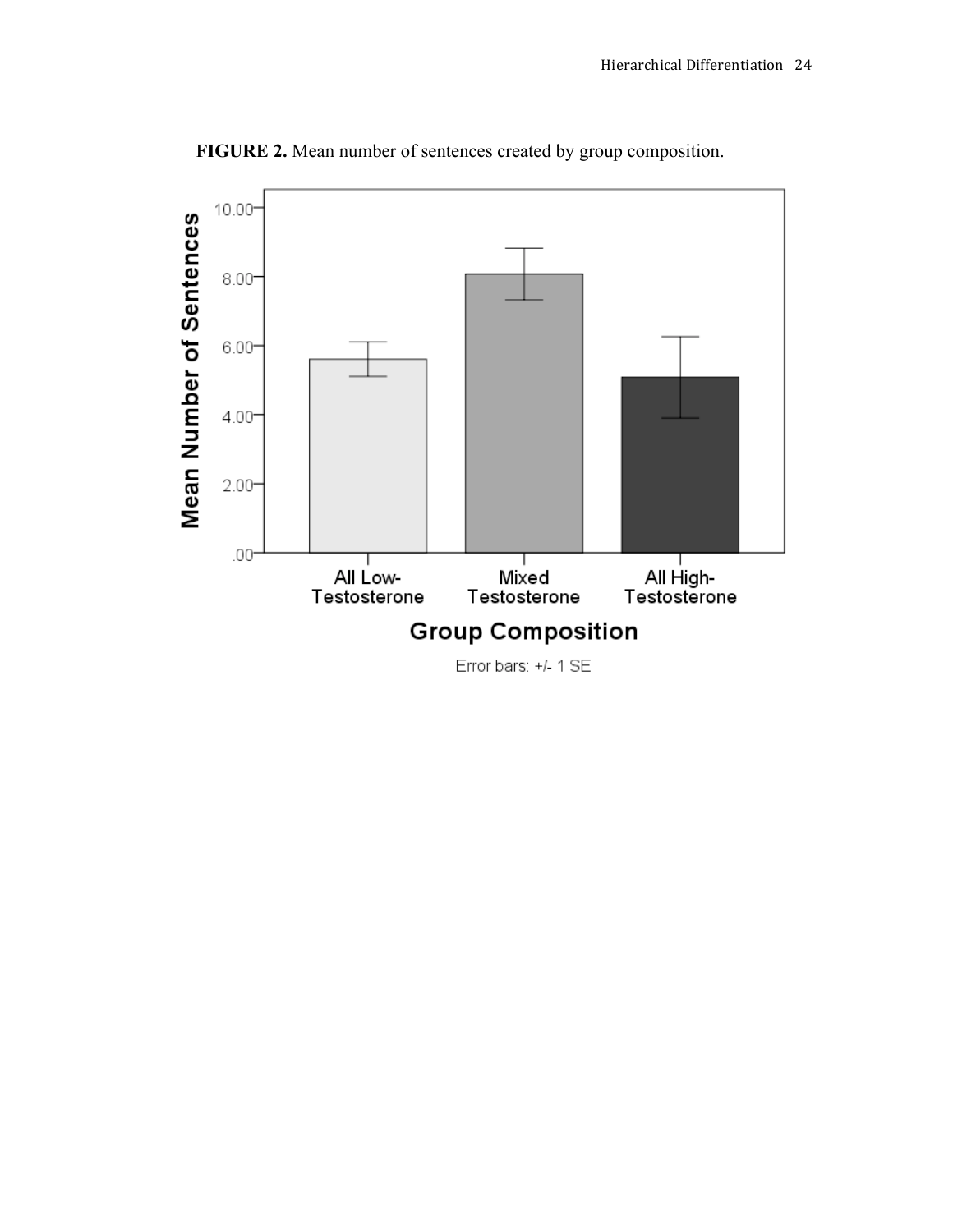

**FIGURE 3.** Mean level of conflict reported within groups by group composition.

Error bars: +/- 1 SE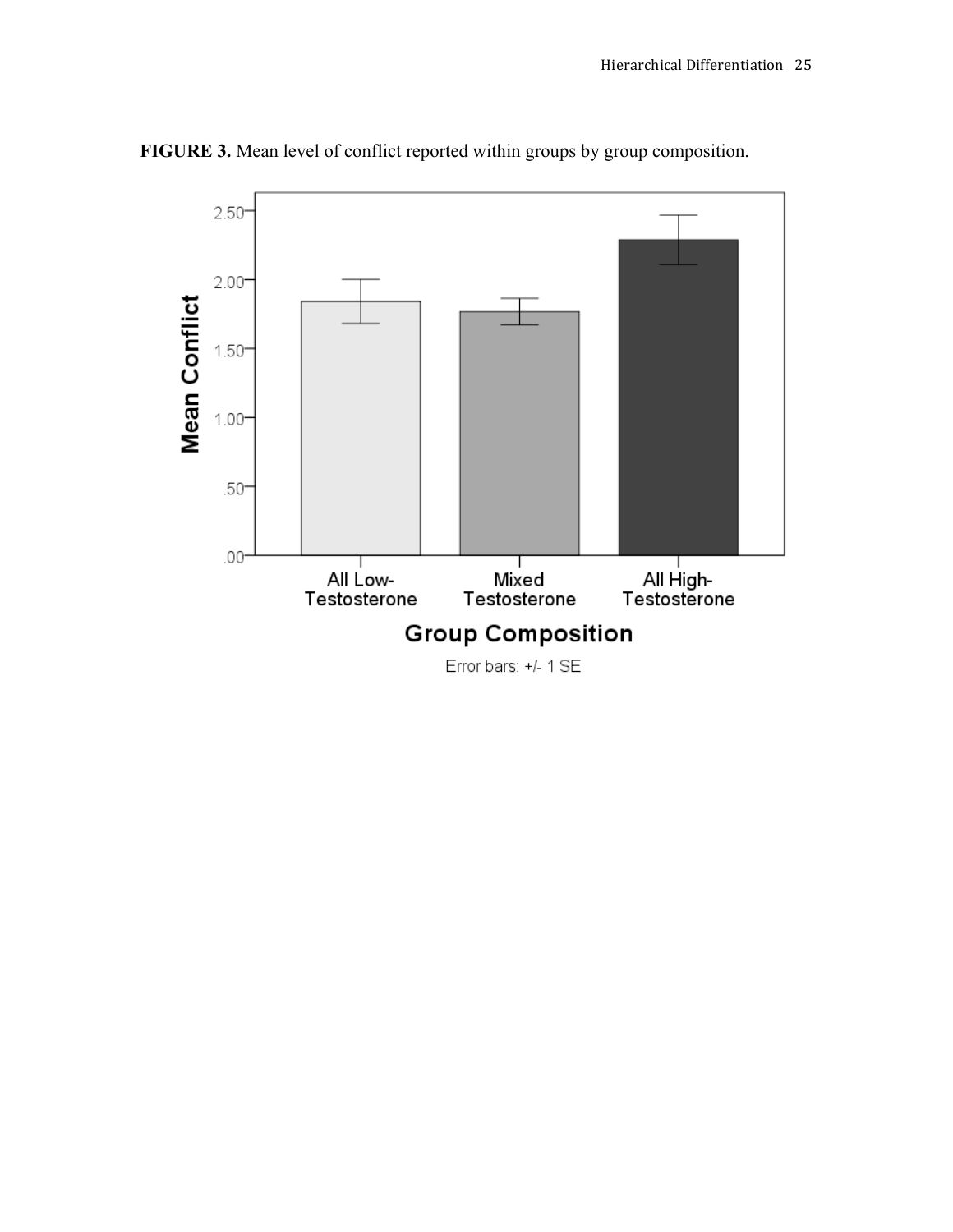**FIGURE 4.** Mediation of the effect of group composition on productivity via conflict. This analysis compares the all high-testosterone groups against mixed testosterone groups. Numbers represent standardized regression coefficients; numbers in parentheses represent simultaneous regression coefficients



 $p^*$   $p < .05$ ,  $p^*$   $p < .01$